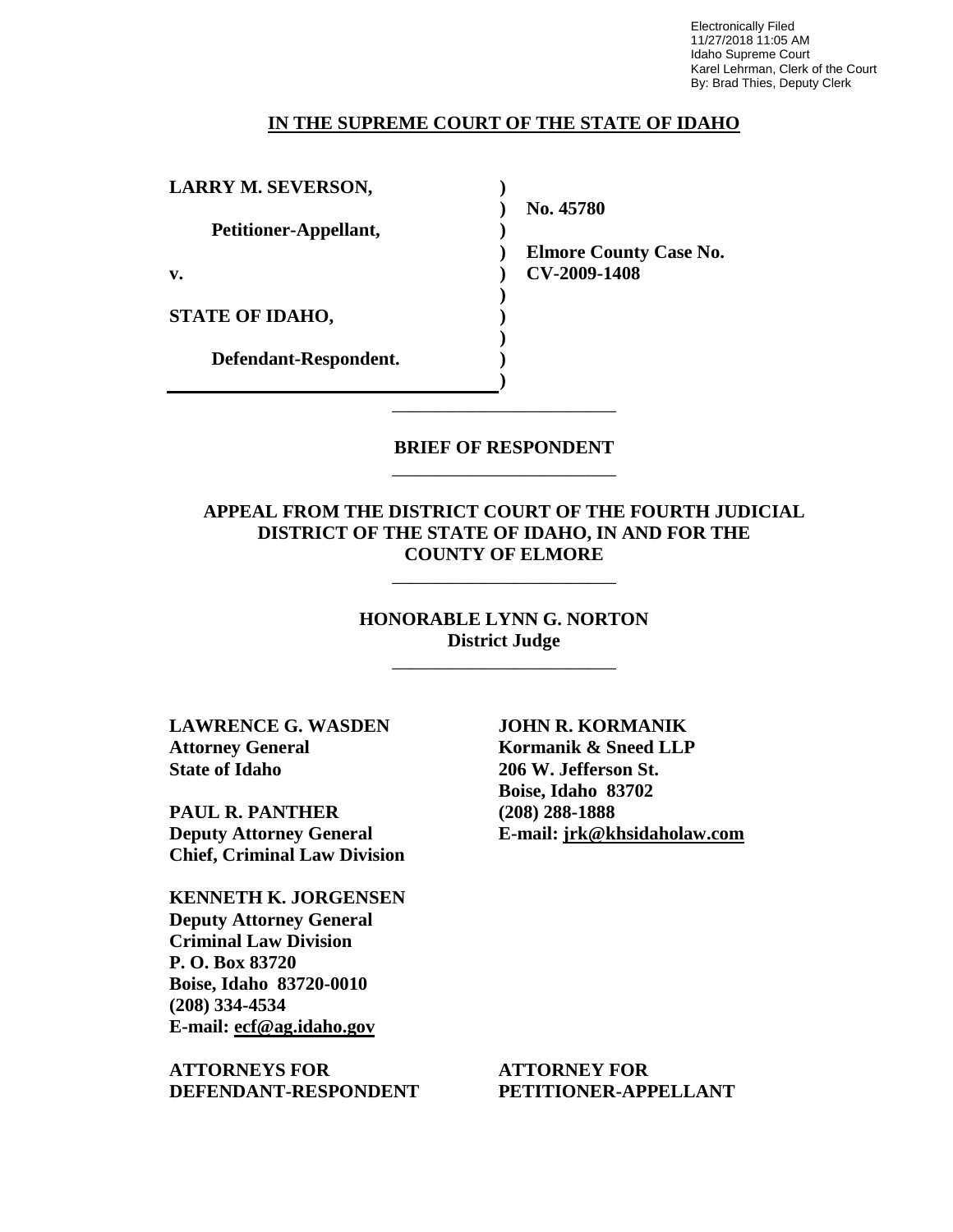# **TABLE OF CONTENTS**

| I. |           | Severson Has Failed To Show Error In The District<br>Court's Determination That He Failed To Prove<br>Ineffective Assistance Of Counsel For Not Objecting |                                                                               |  |  |
|----|-----------|-----------------------------------------------------------------------------------------------------------------------------------------------------------|-------------------------------------------------------------------------------|--|--|
|    | A.        |                                                                                                                                                           |                                                                               |  |  |
|    | <b>B.</b> |                                                                                                                                                           |                                                                               |  |  |
|    | C.        |                                                                                                                                                           | Severson Failed To Prove His Claims Of                                        |  |  |
|    |           | 1.                                                                                                                                                        | Where The Prosecutor's Argument<br>Was Proper, Counsel Was Not                |  |  |
|    |           | 2.                                                                                                                                                        | <b>Severson Failed To Present Evidence</b><br>Of Any Objective Shortcoming By |  |  |
|    |           | 3.                                                                                                                                                        |                                                                               |  |  |
|    | D.        |                                                                                                                                                           |                                                                               |  |  |
| Π. |           | The District Court Lacked Jurisdiction To Consider<br>The New Claims Of Ineffective Assistance Of<br>Appellate Counsel Brought After Remand In The        |                                                                               |  |  |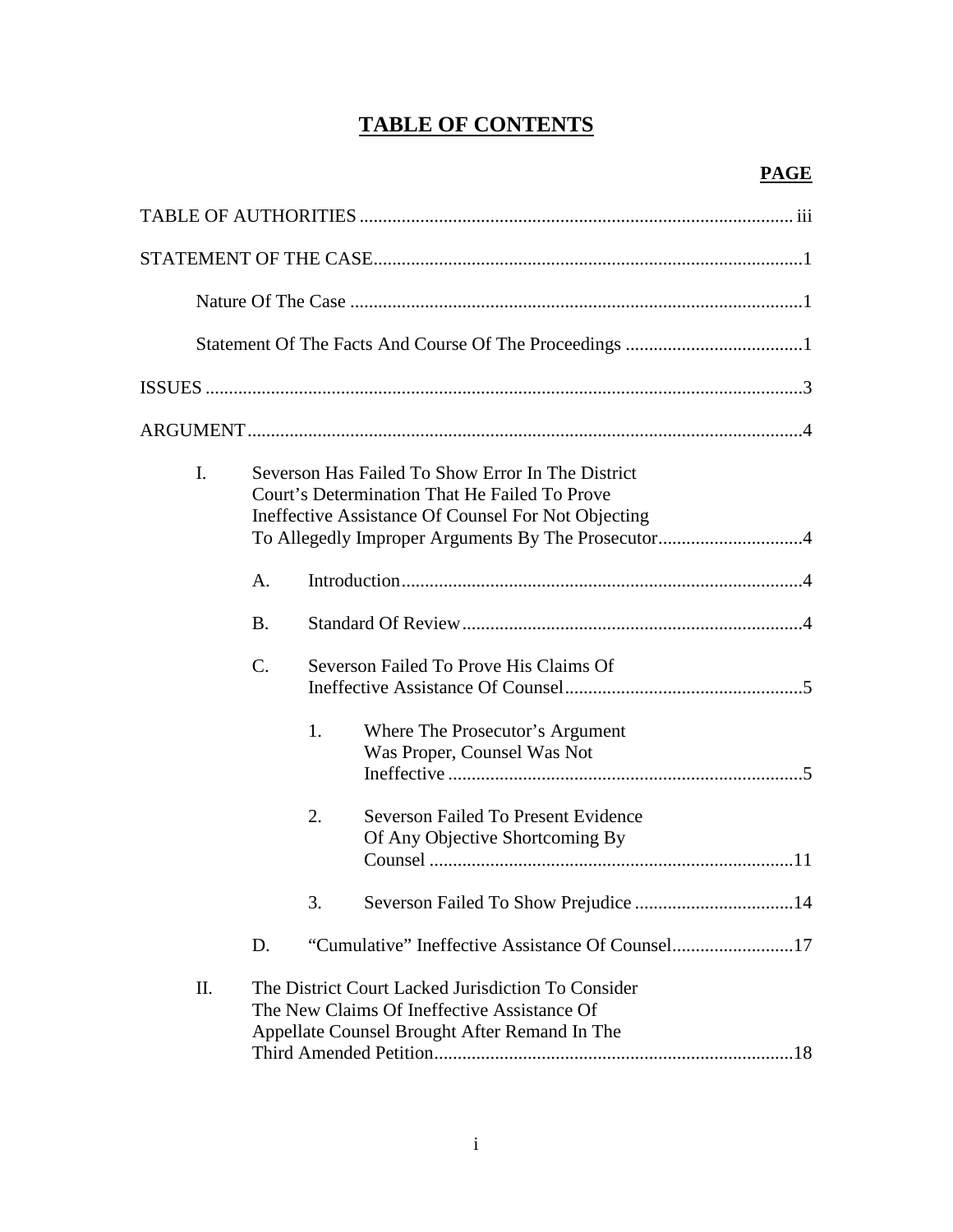| Ш. |                | Severson Failed To Show Error In The Denial Of                                                                                |     |
|----|----------------|-------------------------------------------------------------------------------------------------------------------------------|-----|
|    |                | His Claims Of Ineffective Assistance Of Appellate                                                                             |     |
|    | A.             |                                                                                                                               |     |
|    | <b>B.</b>      |                                                                                                                               |     |
|    | $\mathbf{C}$ . | The District Court Correctly Rejected<br>Severson's Claim Of Ineffective Assistance<br>Of Appellate Counsel For Not Raising   | .20 |
|    | D.             | The District Court Correctly Rejected<br>Severson's Claim Of Ineffective Assistance<br>Of Counsel For Not Citing Authority On |     |
|    |                |                                                                                                                               | 22. |
|    |                |                                                                                                                               | .22 |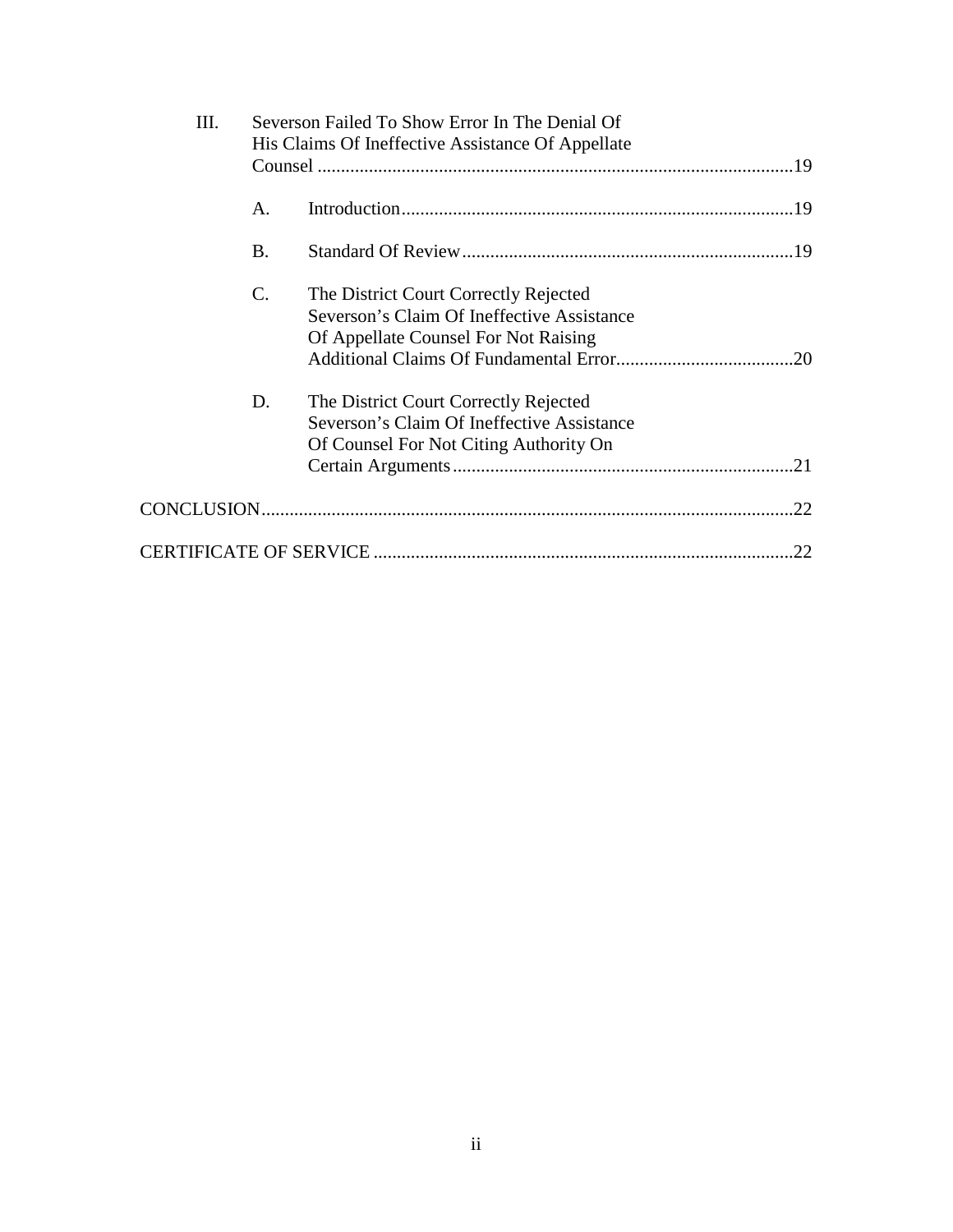# **TABLE OF AUTHORITIES**

| <b>CASES</b>                                                                | <b>PAGE</b> |
|-----------------------------------------------------------------------------|-------------|
|                                                                             |             |
|                                                                             |             |
|                                                                             |             |
|                                                                             |             |
|                                                                             |             |
|                                                                             |             |
| Gearhart v. Mut. of Enumclaw Ins. Co., 160 Idaho 664, 378 P.3d 454 (2016) 8 |             |
|                                                                             |             |
|                                                                             |             |
|                                                                             |             |
| Markel Int'l. Ins. Co. Ltd. v. Erekson, 153 Idaho 107, 279 P.3d 93 (2012) 8 |             |
|                                                                             |             |
|                                                                             |             |
|                                                                             |             |
|                                                                             |             |
|                                                                             |             |
|                                                                             |             |
|                                                                             |             |
|                                                                             |             |
|                                                                             |             |
|                                                                             |             |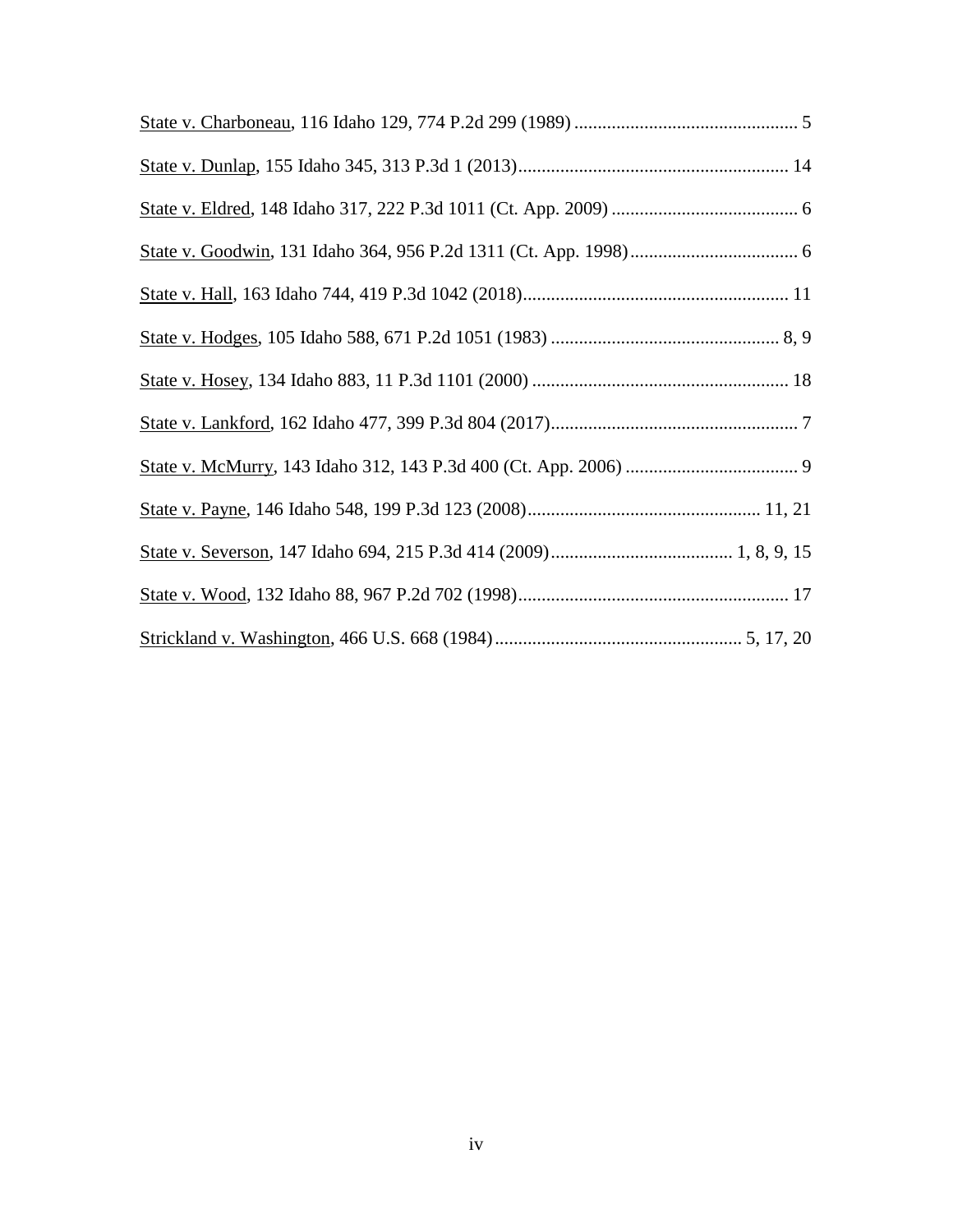#### STATEMENT OF THE CASE

#### Nature Of The Case

Larry M. Severson appeals from the judgment denying his petition for postconviction relief.

#### Statement Of The Facts And Course Of The Proceedings

A jury convicted Severson of first-degree murder for killing his wife and poisoning food or medicine for poisoning her diet pills, and his convictions were affirmed on appeal. State v. Severson, 147 Idaho 694, 701, 215 P.3d 414, 421 (2009). The Idaho Supreme Court rejected claims of prosecutorial misconduct in closing arguments, both preserved by objection and first raised on appeal. Id. at 718-21, 215 P.3d at 438-41.

Severson filed a petition for post-conviction relief raising several claims of ineffective assistance of counsel, including that his trial counsel was ineffective for not objecting to improper arguments by the prosecutor, which the district court summarily dismissed. Severson v. State, 159 Idaho 517, 519, 363 P.3d 358, 360 (2015). The Idaho Supreme Court affirmed in part and reversed in part, holding the claims were barred by *res judicata* if the argument had been challenged on direct appeal, but ineffective assistance of counsel claims based on arguments not challenged on direct appeal were not so barred. Id. at 521-22, 363 P.3d at 362-63. The Court "vacate[d] the district court's summary dismissal of Severson's claims for ineffective assistance of counsel relating to the allegedly improper statements that were not raised on direct appeal" and "remand[ed] for further proceedings" consistent with its opinion. Id. at 523, 363 P.3d at 364.

 On remand Severson filed a third amended petition for post-conviction relief. (R., vol. III, pp. 510-12; vol. IV, pp. 514-37.) In the third amended petition Severson reasserted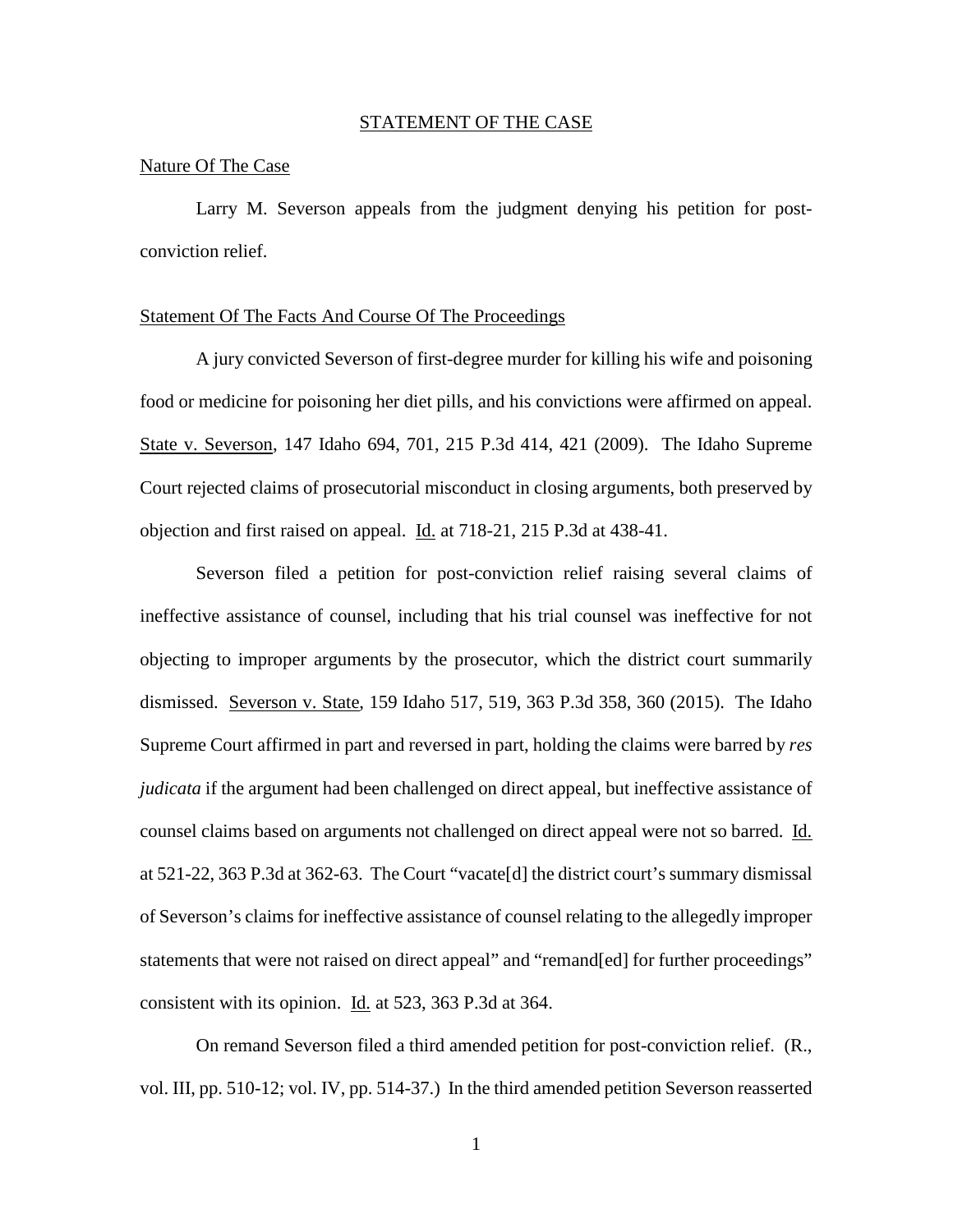his claim of ineffective assistance for failing to object to the prosecutor's arguments (R., vol. IV, pp. 524-29), raised a claim asserting the "cumulative effect" of deficient performance showed prejudice (R., vol. IV, pp. 529-30), and asserted two claims of ineffective assistance of appellate counsel (R., vol. IV, pp. 530-35). The state answered (R., vol. V, pp. 742-48) and the matter proceeded to an evidentiary hearing (R., vol. V, pp. 773-792).

The district court denied Severson's claims. (R., vol. V, pp. 832-72.) The district court entered judgment, from which Severson timely appealed. (R., vol. V, pp. 873-78.)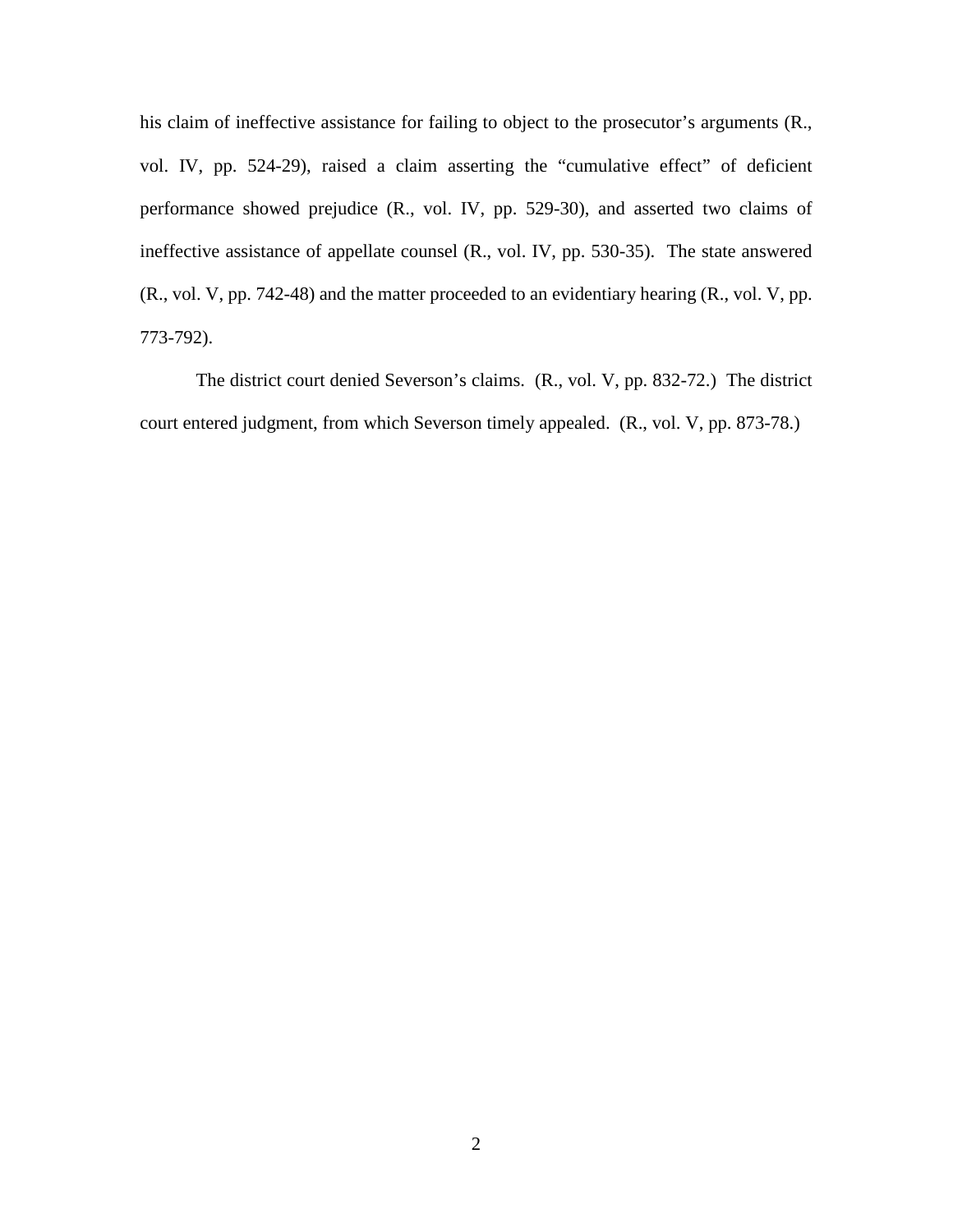## ISSUES

Severson states the issue on appeal as:

Did the District Court Erred in Dismissing Mr. Severson's *Third Amended Verified Petition for Post-Conviction Relief [on Remand]* following an evidentiary hearing.

(Appellant's brief, p. 11 (verbatim).)

The state rephrases the issues as:

1. Has Severson failed to show error in the district court's determination that he failed to prove ineffective assistance of counsel for not objecting to allegedly improper arguments by the prosecutor?

2. Did the district court lack jurisdiction to consider the new claims of ineffective assistance of appellate counsel brought after remand in the third amended petition?

3. If the district court had jurisdiction to consider the claims of ineffective assistance of appellate counsel, has Severson failed to show the district court erred when it concluded Severson failed to prove those claims?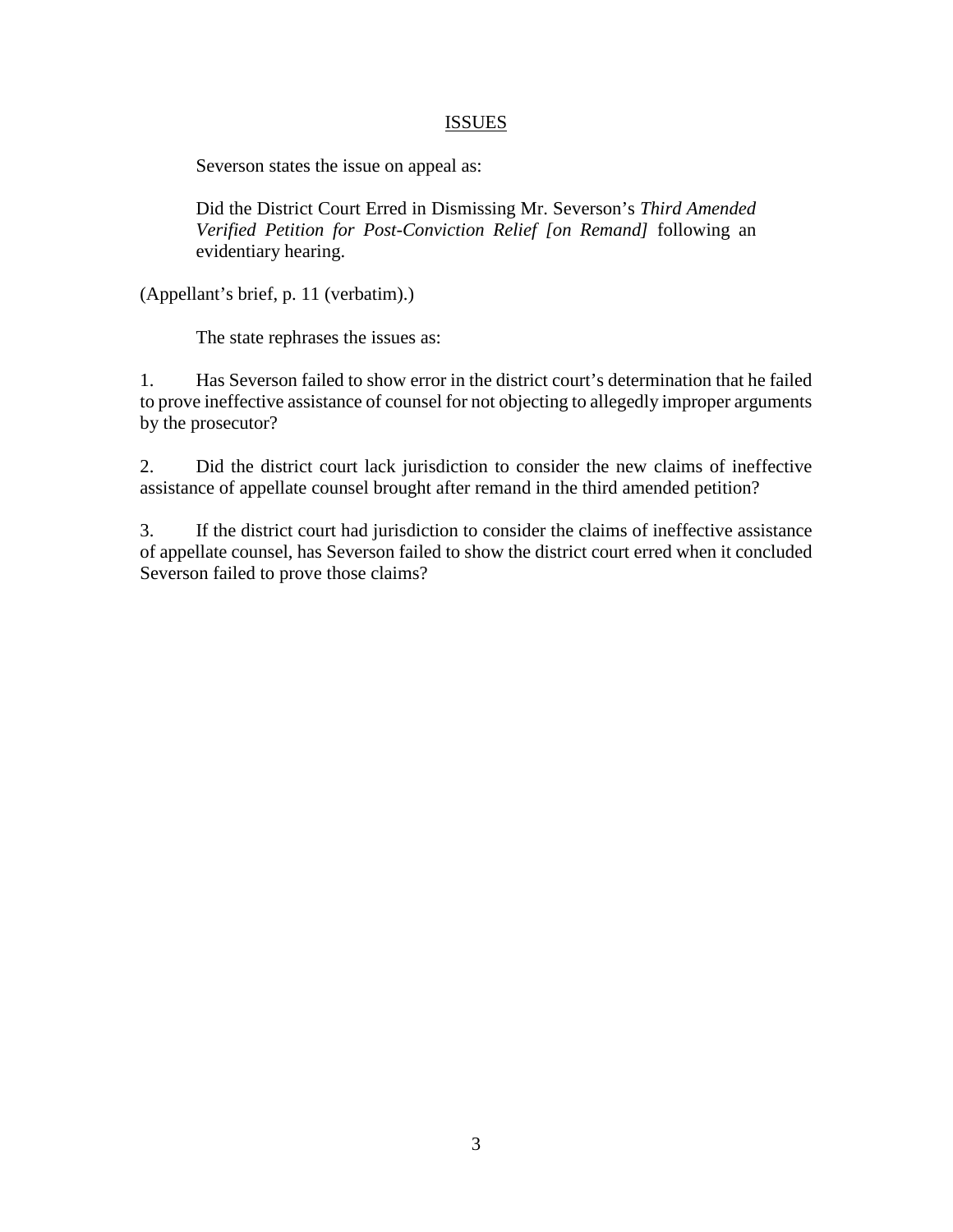#### ARGUMENT

## I. Severson Has Failed To Show Error In The District Court's Determination That He Failed To Prove Ineffective Assistance Of Counsel For Not Objecting To Allegedly Improper Arguments By The Prosecutor

## A. Introduction

The district court rejected claims of ineffective assistance of trial counsel for not objecting to 18 statements in the prosecutor's closing or rebuttal argument. (R., vol. V, pp. 835-63.) Severson claims the district court erred in relation to several of his ineffective assistance of counsel claims. (Appellant's brief, pp.  $13-25$  $13-25$ .<sup>1</sup>) Application of the correct legal standards shows that the district court did not err when it concluded Severson had failed to prove ineffective assistance of counsel. Severson failed to demonstrate that several of the statements were actually objectionable; that lack of an objection was an objectively unreasonable tactical decision; and that he was prejudiced by the lack of an objection.

#### B. Standard Of Review

 $\overline{a}$ 

When the district court conducts an evidentiary hearing and enters findings of fact and conclusions of law, an appellate court will disturb the findings of fact only if they are clearly erroneous, but will freely review the conclusions of law drawn by the district court from those facts. Mitchell v. State, 132 Idaho 274, 276-77, 971 P.2d 727, 729-730 (1998). The credibility of the witnesses, the weight to be given to their testimony, and the

<sup>&</sup>lt;sup>1</sup> Severson makes no claim on appeal that the district court erred by rejecting his claims of ineffective assistance of counsel regarding statements 2A, 2B, 2G, 2I, [3]A, [3]C, or [3]D, as numbered by the district court in its opinion. (Compare R., vol. V, pp. 843-45, 849-50, 852-54, 858-62 with Appellant's brief, pp. 12-23.)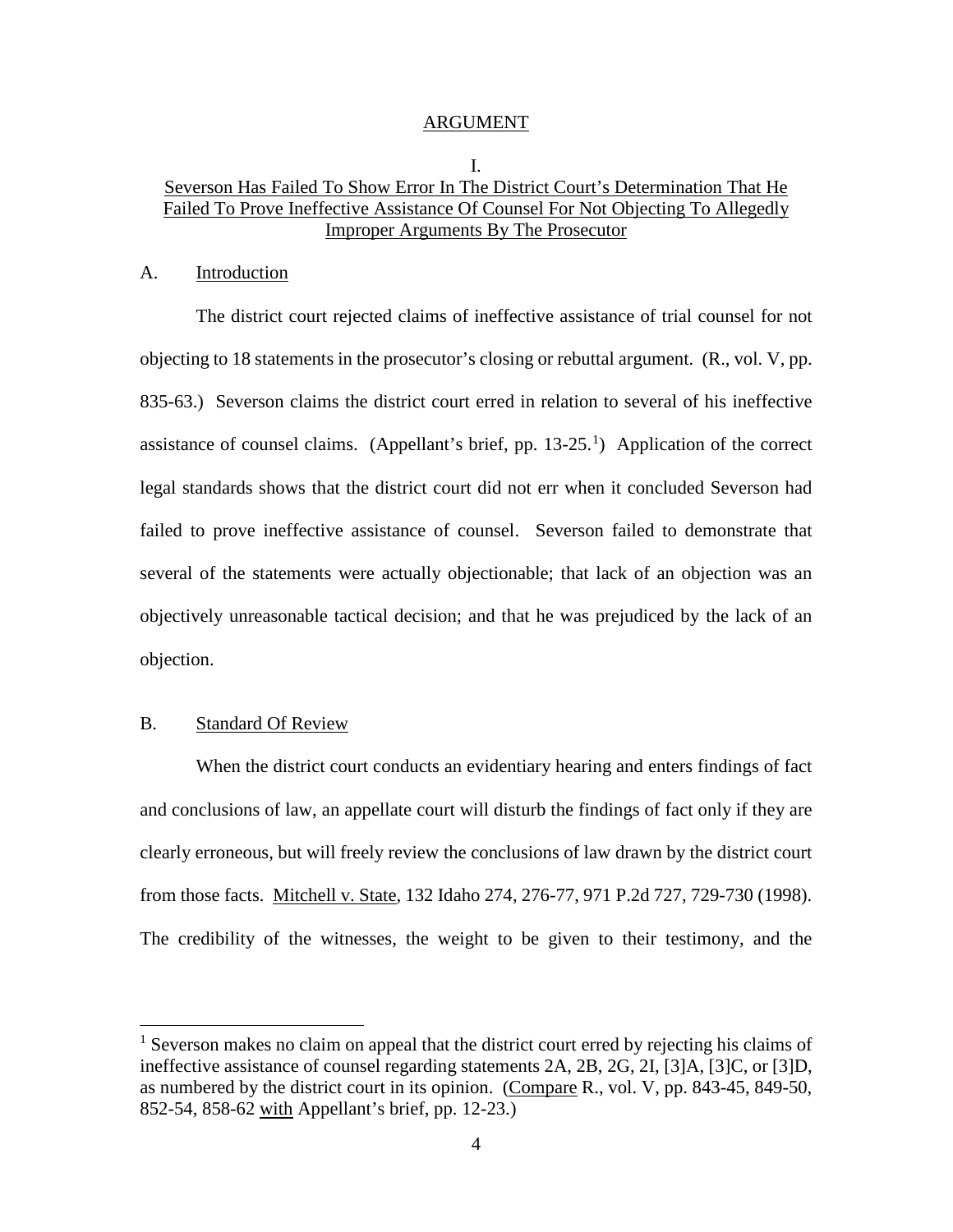inferences to be drawn from the evidence are all matters solely within the province of the district court. Peterson v. State, 139 Idaho 95, 97, 73 P.3d 108, 110 (Ct. App. 2003). A trial court's decision that a post-conviction petitioner has not met his burden of proof is entitled to great weight. Sanders v. State, 117 Idaho 939, 940, 792 P.2d 964, 965 (Ct. App. 1990).

#### C. Severson Failed To Prove His Claims Of Ineffective Assistance Of Counsel

In order to prevail on a claim of ineffective assistance of counsel, a post-conviction petitioner must prove both deficient performance and resulting prejudice. Strickland v. Washington, 466 U.S. 668, 687-88 (1984); State v. Charboneau, 116 Idaho 129, 137, 774 P.2d 299, 307 (1989). An attorney's performance is not constitutionally deficient unless it falls below an objective standard of reasonableness, and there is a strong presumption that counsel's conduct is within the wide range of reasonable professional assistance. Gibson v. State, 110 Idaho 631, 634, 718 P.2d 283, 286 (1986); Davis v. State, 116 Idaho 401, 406, 775 P.2d 1243, 1248 (Ct. App. 1989). To establish prejudice, a defendant must show a reasonable probability that, but for counsel's deficient performance, the outcome of the proceeding would have been different. Aragon v. State, 114 Idaho 758, 761, 760 P.2d 1174, 1177 (1988); Cowger v. State, 132 Idaho 681, 685, 978 P.2d 241, 245 (Ct. App. 1999). Review shows that the district court properly concluded that Severson had failed to prove either or both prongs of his ineffective assistance of counsel claims.

## 1. Where The Prosecutor's Argument Was Proper, Counsel Was Not Ineffective

The conclusion that an unmade objection or motion is not meritorious "is generally determinative of both prongs of the *Strickland* test." State v. Abdullah, 158 Idaho 386,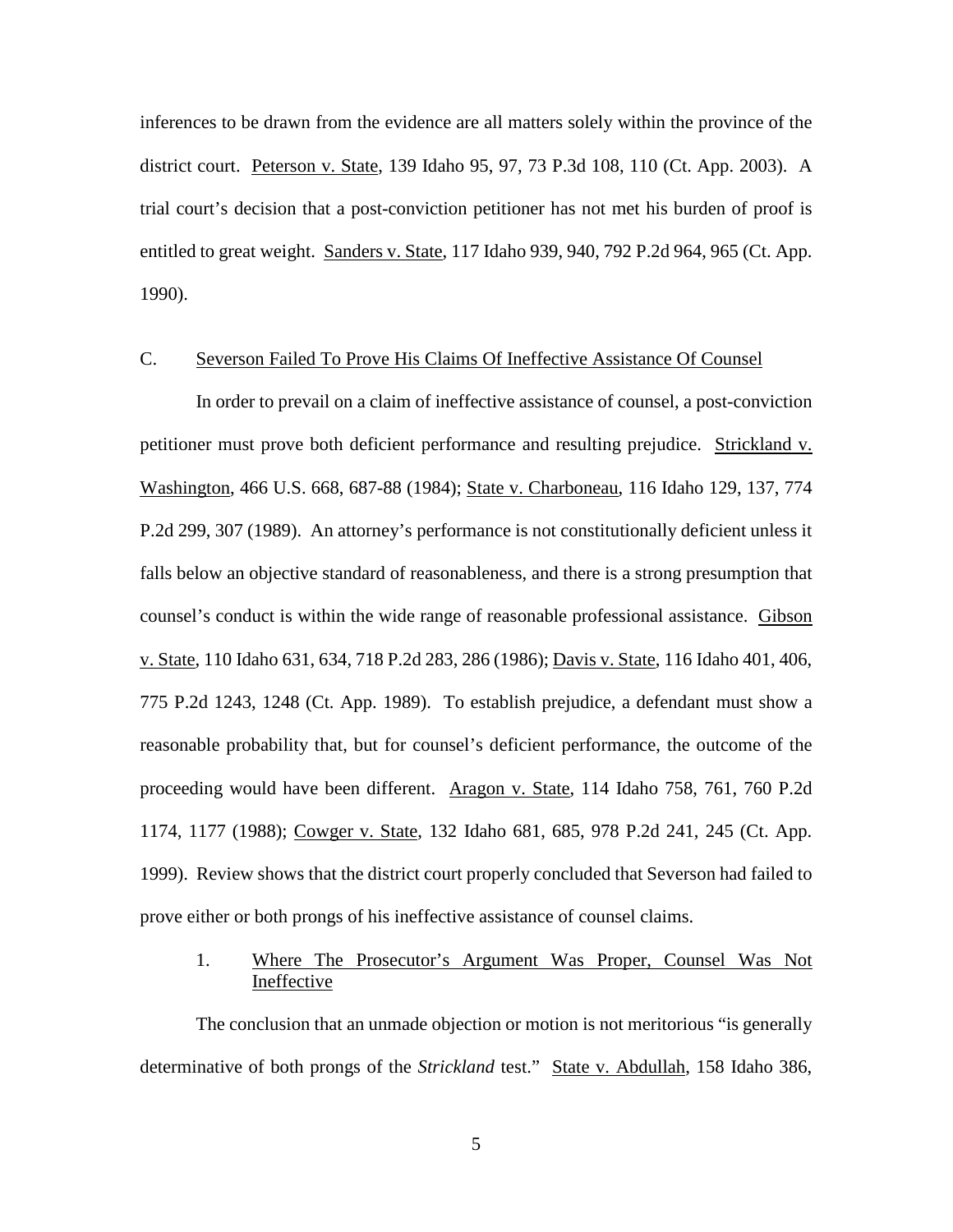487, 348 P.3d 1, 102 (2015) (internal quotation and brackets omitted). The district court concluded that some of the objections trial counsel was allegedly ineffective for not making were not well founded and would not have been sustained. (R., vol. V, pp. 843-46 (statements 2A, 2B, and 2C), 852-54 (statement 2I), 856-61 (statements 2L, [3]A, [3]B), 861-62 (statement [3]D), 862-63 (statement [3]E in part)). See also R., vol. V, p. 864 n.54 ("The Court did not find prosecutorial misconduct in sections  $I(1)(A)$ ,  $I(2)(B)$ ,  $I(2)(C)$ ,  $I(2)(F)$ ,  $I(2)(I)$ ,  $I(3)(A)$ ,  $I(3)(B)$  and  $I(3)(D)$ .").) On appeal Severson does not challenge the court's ruling on statements 2A, 2B, 2I, 2L, [3]A, [3]B, or [3]D, but does claim error in relation to statements 2C and 3E. (Appellant's brief, pp. 20-23.) Because Severson has not challenged the district court's holding that statements 2A, 2B, 2I, 2L, [3]A, [3]B, and [3]D were not subject to sustainable objection, the Court must affirm. State v. Goodwin, 131 Idaho 364, 366, 956 P.2d 1311, 1313 (Ct. App. 1998) (where appellant does not challenge "an independent, alternative basis" for the holding, the holding will be affirmed on the unchallenged basis).

As to the rulings challenged by Severson, statements 2C, and 3E, he has failed to show that the district court erred. "It is well settled that both sides have traditionally been afforded considerable latitude in closing argument to the jury and are entitled to discuss fully, from their respective standpoints, the evidence and the inferences to be drawn therefrom." State v. Eldred, 148 Idaho 317, 323, 222 P.3d 1011, 1017 (Ct. App. 2009). Neither of the statements challenged by Severson on appeal rise to this level.

In statement 2C the prosecutor argued that Nora Law told dispatch that the victim "is not breathing, she is not moving, 'Come back to us Mary, come back to us.'" (R., vol. V, p. 845.) The actual quote on the recording of the dispatch call was, "Oh, Mary, come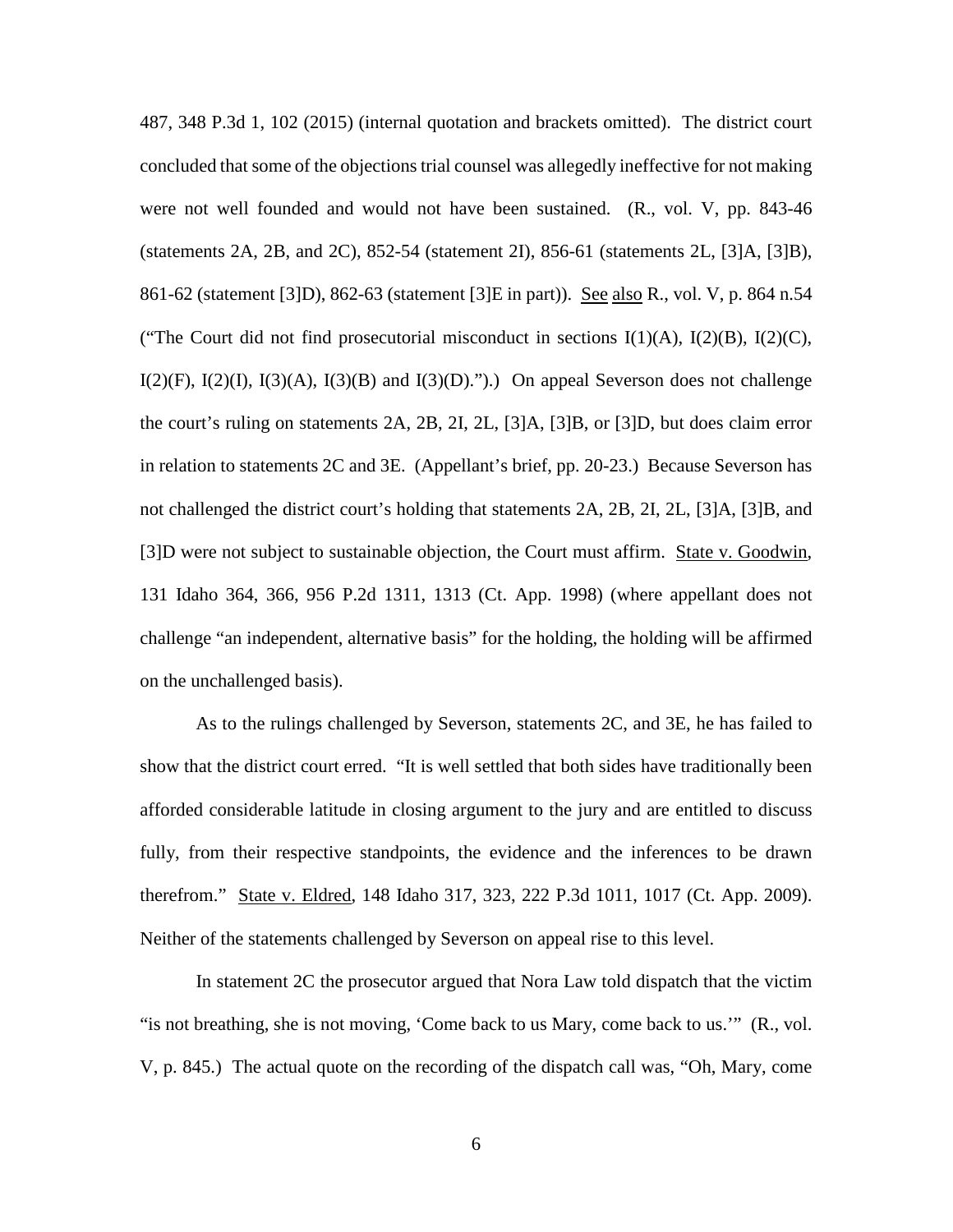on, Mary. Breathe, Mary." (Id.) The district court found that even though the quote<sup>[2](#page--1-1)</sup> "was not identical" to the recording, it was "not of a nature supporting a claim for prosecutorial misconduct" and was "harmless." (R., vol. V, pp. 845-46.) The district court's holding is supported by the relevant legal standard. "It is plainly improper for a prosecutor to mischaracterize the evidence adduced at trial." State v. Adamcik, 152 Idaho 445, 481, 272 P.3d 417, 453 (2012). Although there is evidence that the prosecutor got the exact quote wrong, the court was within its discretion to determine that the misquote did not "mischaracterize the evidence." Moreover, the differences between the actual quote and the prosecutor's argument did not change the substance, the meaning or the significance of the evidence, so the argument, especially in light of instructions that the prosecutor's comments were not evidence, was correctly found by the district court to be harmless.

In statement 3E the district court found the part of the argument referring to the family in the courtroom improper, but the part arguing that the victim was not merely a "body" or a "picture of bruises" was not improper because the jury heard evidence about Mary's life. (R., vol. V, pp. 862-63.) On appeal Severson argues this was error, but does not say how the comment that Mary was not merely a "body" or a "picture of bruises" was not a proper comment on the evidence. (Appellant's brief, pp. 20-21.) In fact, Severson claims only that the prosecutor "'trespass[ed] on the verge of error."" (Id. (quoting State v. Lankford, 162 Idaho 477, 494 399 P.3d 804, 821 (2017).) The state submits that had defense counsel objected that the prosecutor was "trespassing on the verge of error," the

 $\overline{a}$ 

 $2$  It should be noted that the quotation marks were added by the court reporter. The prosecutor never stated that the language he used was an actual quote of what Nora Law said.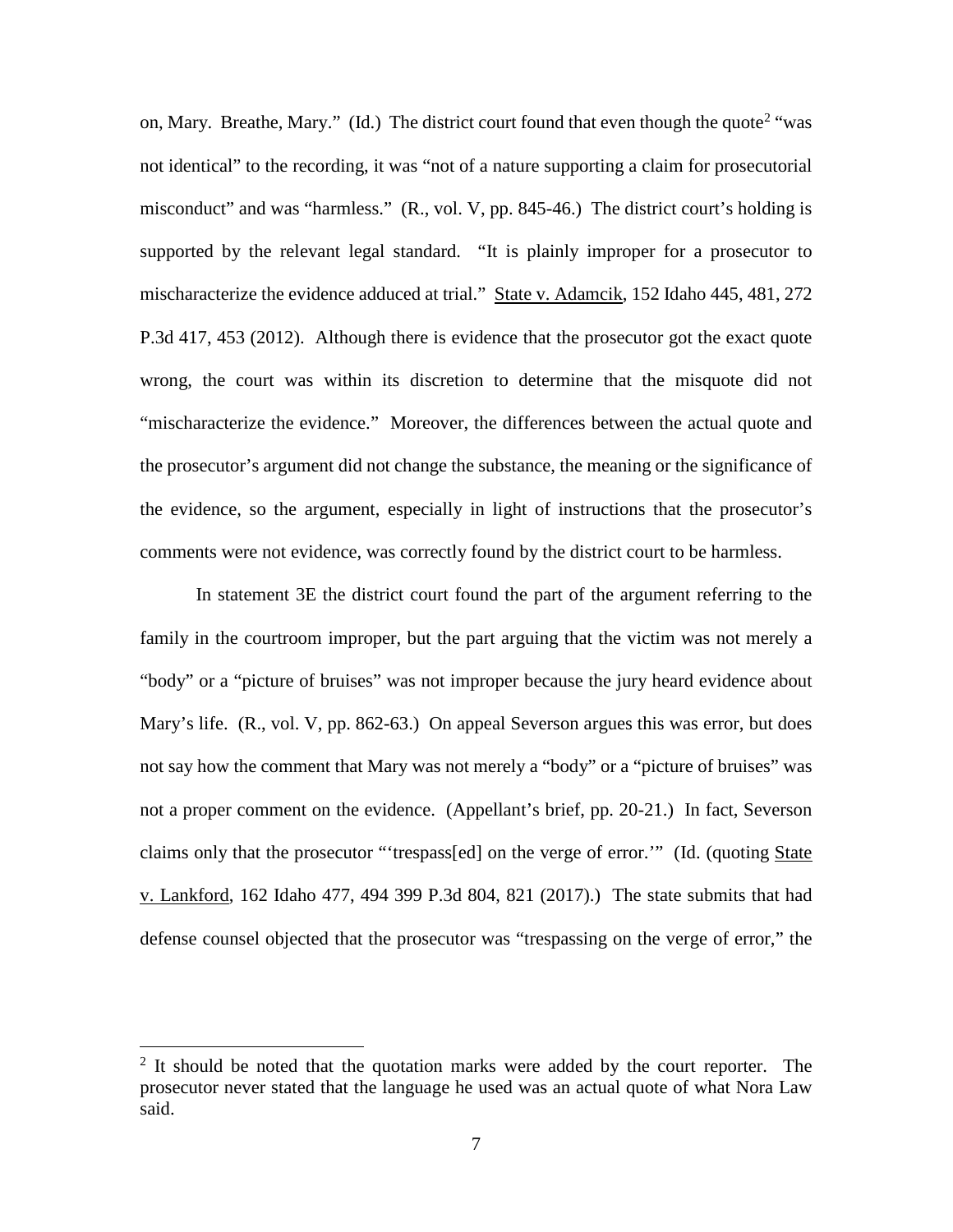district court would have been within its discretion to overrule that objection. Severson has shown no error by the district court.

Finally, "[w]here the lower court reaches the correct result on an incorrect theory, this Court will affirm the order on the correct theory." Gearhart v. Mut. of Enumclaw Ins. Co., 160 Idaho 664, 669 n.3, 378 P.3d 454, 459 n.3 (2016) (citing Markel Int'l. Ins. Co. Ltd. v. Erekson, 153 Idaho 107, 113, 279 P.3d 93, 99 (2012)). Although the district court found eight of the challenged statements unobjectionable, and one only partly objectionable, other arguments were not improper and thus there was no ineffective assistance of counsel for not objecting. Specifically, statements 1, 2E, 2F, 2J, 2K, 2L, and 3C were not objectionable.

**Statement 1:** Responding to an argument that experts testified that the bruising on Mary's mouth could theoretically have been caused by resuscitation efforts, the prosecutor argued that "[n]o one else" that "testified in front of you, that was there," testified that they caused the bruising. (R., vol. V, pp. 842-43.) Severson argued this was an objectionable comment on his silence, but that claim does not withstand analysis. It is "erroneous for a prosecutor to comment to the jury on the defendant's failure to testify at trial." State v. Hodges, 105 Idaho 588, 591, 671 P.2d 1051, 1054 (1983). "[I]n determining whether a prosecutor's comment violated the Fifth Amendment, a court should not lightly infer that a prosecutor intends an ambiguous remark to have its most damaging meaning or that a jury, sitting through lengthy exhortation, will draw that meaning from the plethora of less damaging interpretations." State v. Severson, 147 Idaho 694, 719, 215 P.3d 414, 439 (2009) (internal quotation omitted). Rather, the question is "whether the language used was manifestly intended or was of such character that the jury would *naturally and*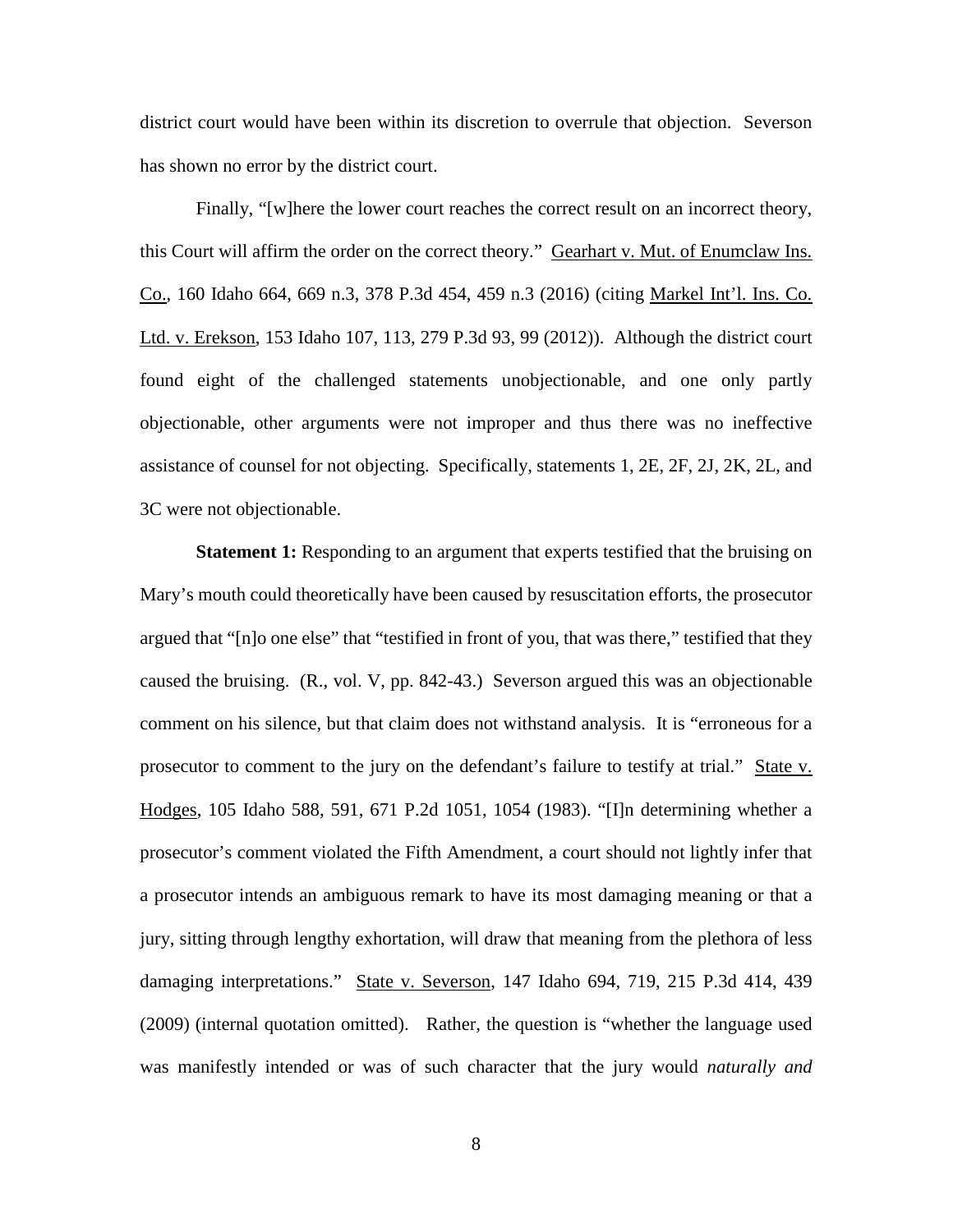*necessarily* take it to be a comment on the failure of the accused to testify." State v. McMurry, 143 Idaho 312, 315, 143 P.3d 400, 403 (Ct. App. 2006) (emphasis original, internal citations omitted). Thus, a claim that evidence is "uncontradicted," without more, is not such a prohibited comment. Hodges, 105 Idaho at 591, 671 P.2d at 1054.

On its face, the prosecutor's argument neither explicitly nor naturally and necessarily invited the jury to consider Severson's silence as evidence of guilt. Rather, the argument was apparently that the testimony of the persons who tried to resuscitate Mary rebutted the theoretical possibility that they had bruised Mary's mouth. The argument was, at most, ambiguous. Compare Severson, 147 Idaho at 719, 215 P.3d at 439. Severson failed to show that this argument was prosecutorial misconduct.

**Statement 2E:** Based on evidence presented at trial that Severson was having an extra-marital affair with a 21-year-old woman, the prosecutor argued that Severson was "screwing some 21-year-old." (R., vol. V, p. 847.) Although phrased crudely, this argument, which was based on the evidence, did not make it more likely that the jury would convict based on passion or prejudice than if the prosecutor had, unobjectionably, argued that Severson had engaged in extra-marital coitus with a young woman not his wife.

**Statement 2F:** In responding to the defense theory that someone else could have poisoned Mary's diet pills, the prosecutor argued that the likelihood that happened was analogous to "little green aliens" coming to Earth from Mars. (R., vol. V, p. 847.) Such hyperbole was within the scope of allowable argument.

**Statements 2J and 2K:** During closing argument Severson's counsel asserted that the prosecution had stated three times in opening statements that Severson's 21-year-old paramour was a teenager, and argued this demonstrated that the prosecution was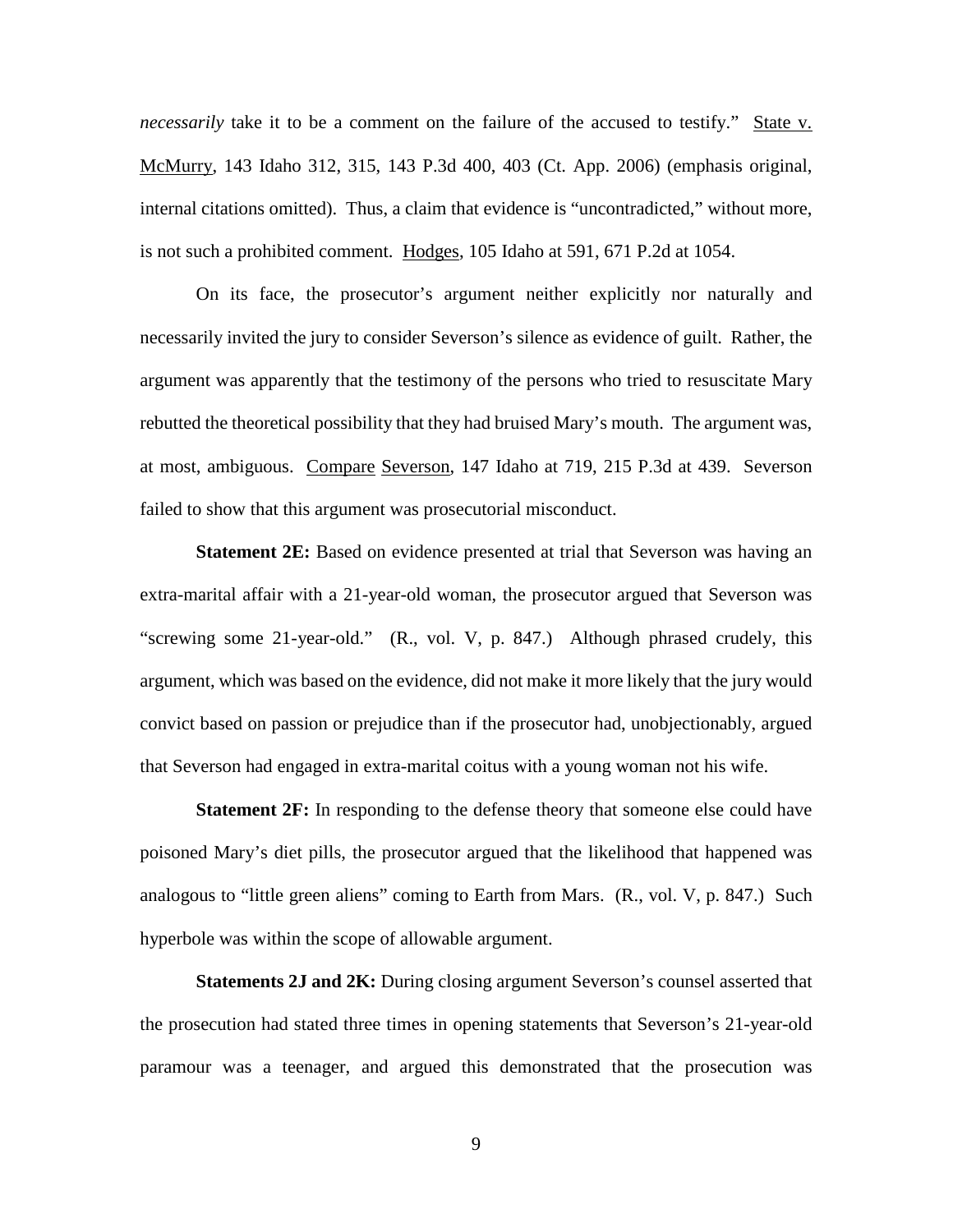overlooking facts that did not support the state's theory or even bending them to fit that theory. (Exhibits, vol. 2, pp. 124-25 (Trial Tr., p. 4109, L. 4 – p. 4110, L. 19).) The prosecutor countered in rebuttal that the jury should not hold the misstatement of her age against the state, pointing out that she "looks like she is about 19" (R., vol. V, p. 854 (statement 2J)) and that witnesses had also thought she was 18 or 19 and assumed she was Severson's daughter (R., vol. V, p. 855 (Statement 2K)). (See Exhibits, vol. 2, p. 127 (Tr., p. 4119, L. 9 – p. 4120, L. 3.).) This was proper rebuttal.

**Statement 2L:** The prosecutor argued that the state had overcome the presumption of innocence and proved Severson guilty, that there was "no innocence in this courtroom except the innocence" of the victim, and that Severson's motive for murder was "lust and greed" and desire to "pursue his other women, not this fat woman that he saw in front of him who refused to give him the divorce." (R., vol. V, p. 856.) It was not improper to argue that the state had met its burden of proof, that the victim had done nothing to contribute to her own death, and that Severson murdered her because he found her unattractive and he wished to pursue other relationships without having to go through a divorce that would have cost him financially, all of which was supported by the evidence.

**Statement 3C:** The prosecutor argued that the "house," the "business," the diet pills, and "Mary" all told how and why Mary died. (R., vol. V, p. 861.) This was a circumstantial case, and evidence from the house, regarding the business, showing the contamination of the diet pills, and physical and forensic evidence from examining Mary's body were a large part of that circumstantial evidence that Mary was murdered and that Severson was the murderer. This argument, based on the evidence presented, was proper.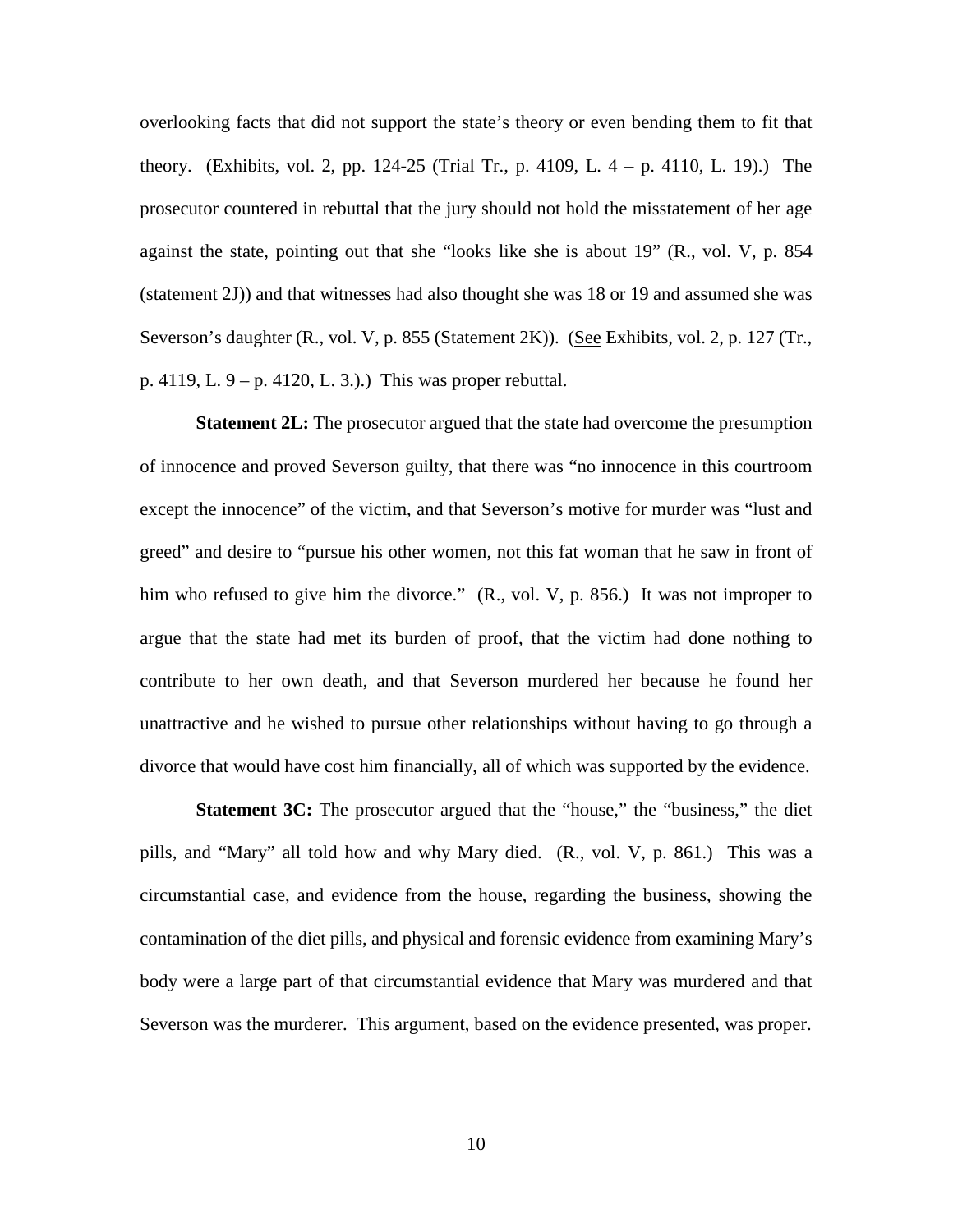## 2. Severson Failed To Present Evidence Of Any Objective Shortcoming By Counsel

Whether to object to the prosecutor's closing arguments is a strategic decision. State v. Hall, 163 Idaho 744, 419 P.3d 1042, 1124 (2018); State v. Payne, 146 Idaho 548, 566 n.8, 199 P.3d 123, 141 n.8 (2008) ("decisions to object during closing arguments are tactical, and will not be second-guessed by this Court"). "Tactical and strategic decisions by trial counsel will not be second-guessed and cannot serve as a basis for post-conviction relief unless the decision is shown to have resulted from inadequate preparation, ignorance of the relevant law, or other shortcomings capable of objective review." State v. Abdullah, 158 Idaho 386, 488, 348 P.3d 1, 103 (2015) (internal quotation omitted). "In the absence of evidence that a strategic decision was 'the product of inadequate preparation or ignorance of the relevant law,' this Court will not find deficient performance." Id. (quoting Johnson v. State, 156 Idaho 7, 11, 319 P.3d 491, 495 (2014)).

Here there was no evidence presented indicating that any lack of objection to any of the statements not addressed on the first appeal was the result of objective shortcoming. (See, e.g., R., vol. V, pp. 838-41.) The district court found no deficient performance in relation to statements  $2F$ ,  $2G$ ,  $2H$ ,  $2J$ ,  $2K$ , part of  $2L$ , and  $[3]C$ .  $(R_{1},$  vol.  $V$ , pp. 847-52, 854-58, 861.) Severson argues the district court erred because failure to object was not reasonable. (Appellant's brief, pp. 13-14.) His argument, that counsel's decision should have been found subjectively unreasonable based solely on the prosecutor's argument itself, is without merit.

**Statement 2F.** The prosecutor argued that the possibility that someone other than Severson poisoned Mary's diet pills was as possible as the poisoning having been done by "little green aliens." (R., vol. V, p. 847.) The district court found that Severson did not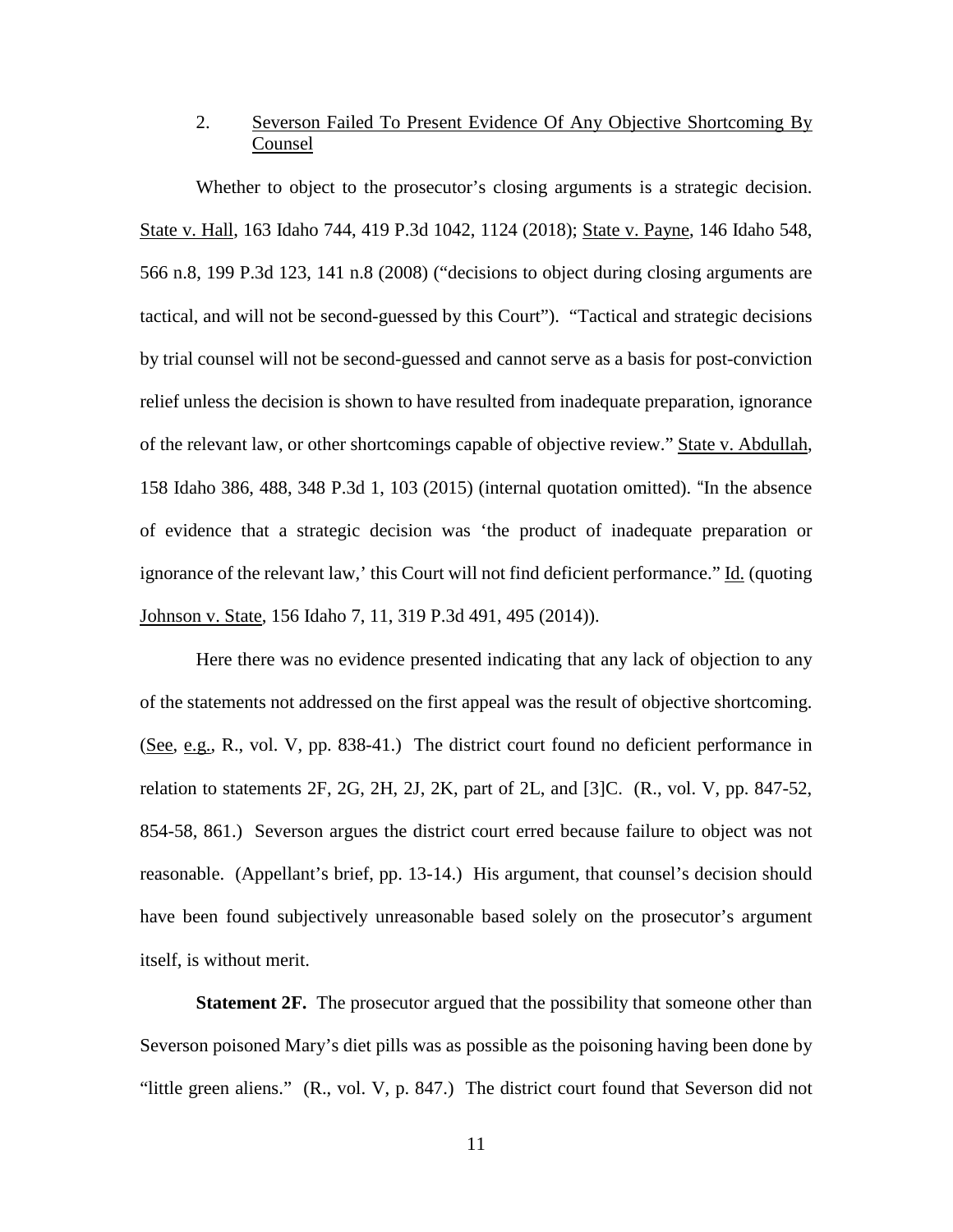meet his burden of proving ineffective assistance of trial counsel for not objecting. (R., vol. V, p. 848.) Severson claims he did meet his burden of proof, but does not articulate how. (Appellant's brief, pp. 22-23.) An objection to the prosecutor's hyperbole, even if sustained, would not have changed the thrust of the prosecutor's argument that no one other than Severson had been in a position to poison Mary's diet pills. With little or nothing to gain, and at the risk of calling attention to the argument, Severson failed to show that the decision to not object was objectively unreasonable.

**Statement 2G.** In rebuttal argument, the prosecutor noted that neither he nor anybody else could ask Mary questions about the events preceding her death. (R., vol. V, p. 849.) He prefaced the argument by noting that defense counsel had argued that "'we don't know'" about a lot of things that happened on the day of the murder. (Exhibits, vol. 2, p. 128 (Tr., p. 4125, Ls. 4-6).) Thus, in context, the prosecutor's argument addressed why there was a lack of evidence regarding certain facts leading up to Mary's murder. Severson presents no argument on appeal addressing the district court's determination that he had not proved deficient performance on this claim. (See Appellant's brief, pp. 12-25.) Severson has therefore failed to show error.

**Statement 2H.** In talking about the testimony of Dr. Dawson, the state's medical expert, the prosecutor stated, "I think a very credible individual, with nothing to lose in this matter." (R., vol. V, p. 850.) Severson addresses this argument (Appellant's brief, pp. 16- 19), but makes no argument why counsel's choice to not object was objectively unreasonable (see Appellant's brief, pp. 12-25). An objection, if sustained, would have resulted in the same argument without the "I think" language. Severson has failed to show that the decision to not object to this argument was objectively unreasonable.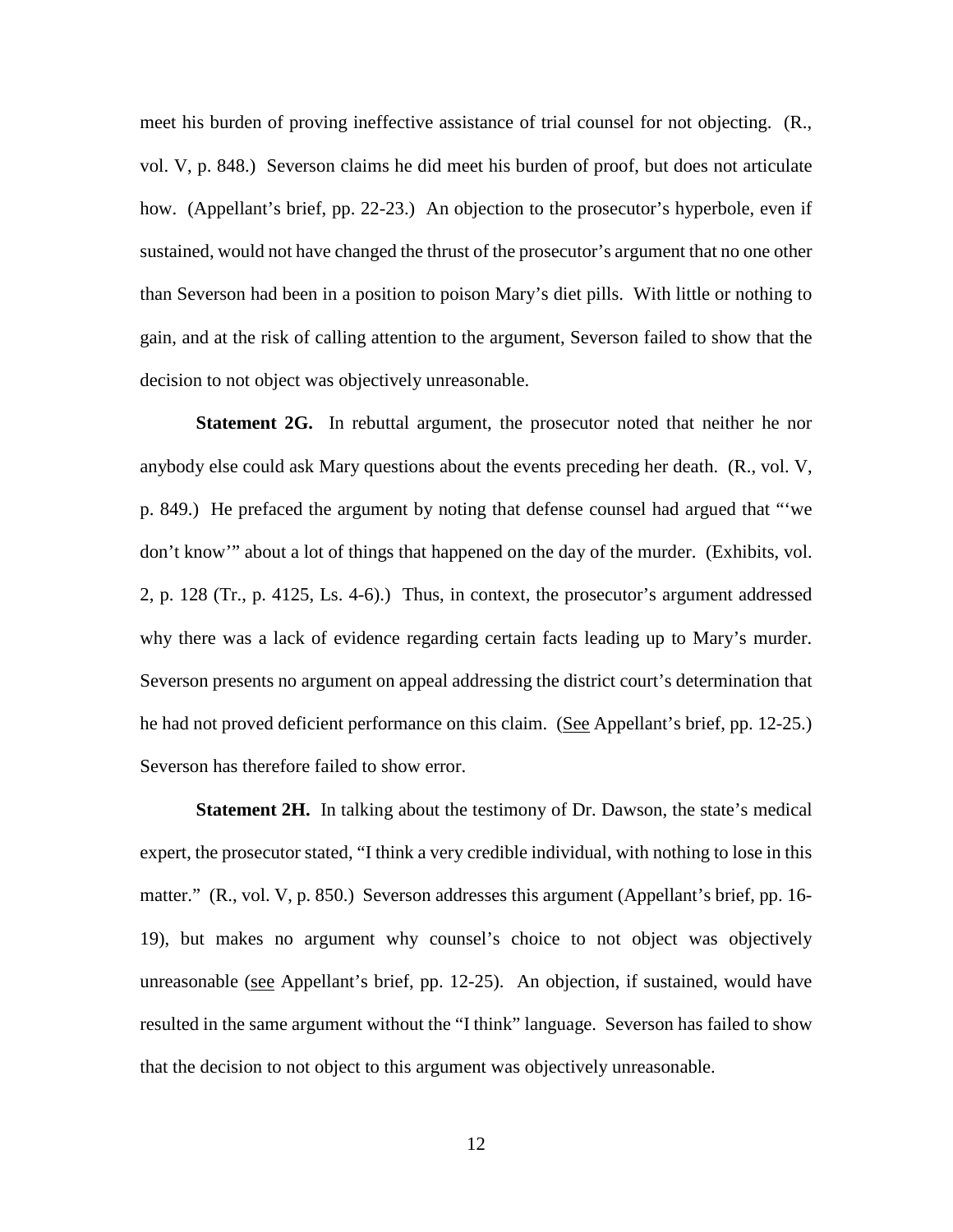**Statements 2J and 2K.** As noted above (*supra* pp. 9-10) the prosecutor's argument that the jury should not hold the opening statement misstatement—that Severson's paramour was 19, instead of her true age of 21—against the state was proper argument. Severson argues the statement in closing argument misrepresented the evidence and was inflammatory. (Appellant's brief, pp. 16-19.) He makes no argument about how the decision to not object was objectively unreasonable. Having argued that the prosecutor's misstatement demonstrated bias, counsel's non-objection to the prosecutor's response was certainly strategic. Severson has failed to show otherwise.

**Statement 2L.** As set forth above, the prosecutor's argument that the state had overcome the presumption of innocence with proof, that Mary was innocent in her own murder, and that Severson was motivated by "lust and greed" and because he wanted to pursue women other than Mary, whom he considered "fat," was not improper. (*Supra*, p. 10.) Severson argues generally that it was improperly inflammatory to argue that Mary was innocent and that he was motivated by lust, greed, and a desire to pursue thinner women. (Appellant's brief, pp. 16-19.) However, the underlying arguments here were proper, and thus the only objection was to the way they were phrased. (R., vol. V, pp. 856- 58.) An objection to secure a phrasing of a proper argument that was somehow less "inflammatory" was within the scope of trial counsel's strategic and tactical decisions. Severson has failed to show error.

**Statement [3]C.** As stated above, the argument that the "house," the "business," the diet pills, and "Mary" all told how and why Mary died was not improper. (*Supra*, p. 10.) Severson makes no mention of this statement in his brief, and therefore has failed to show error in the denial of his claim trial counsel was ineffective for not objecting to it.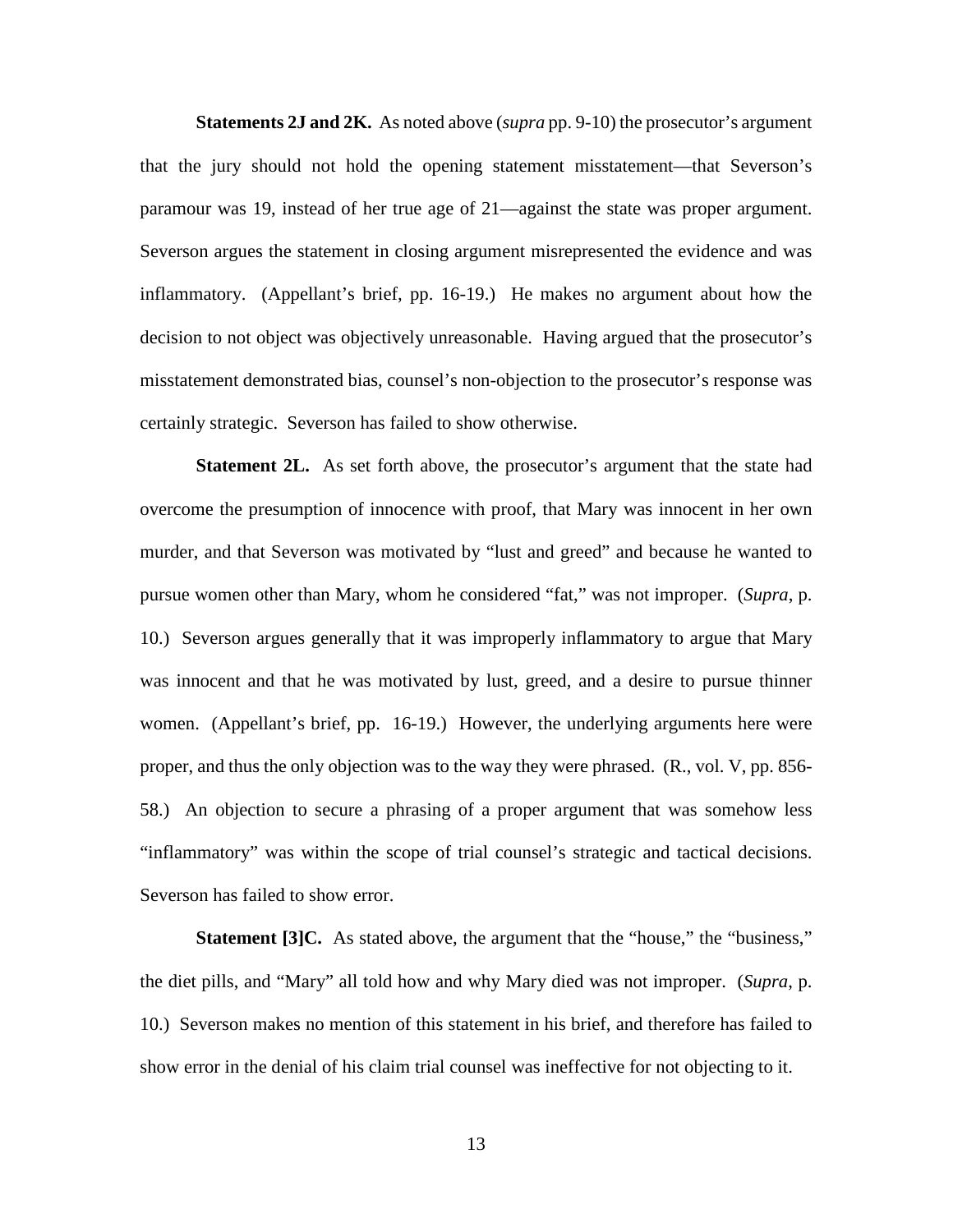In addition, as stated above, this Court may affirm the district court on a correct theory. Severson has failed to show any objective shortcoming in the lack of objection to any of the statements he complains of. Even the most obnoxious of the prosecutor's statements, calling Severson's paramour a "tramp," was not outside the scope of counsel's discretion to decline an objection. Simply stated, the prosecutor's disparagement of the character of the paramour, who was a witness for the prosecution, had at least some tendency to minimize Severson's mendacity by shifting blame for the affair to the young woman.<sup>[3](#page--1-1)</sup> Counsel could easily have concluded that letting that comment go to the jury would harm the prosecution as much or more than the defense. Ultimately, showing that an objection was possible was not enough to show that there was no tactical choice. Severson failed to prove that the lack of objections was the result of constitutionally deficient performance.

## 3. Severson Failed To Show Prejudice

 $\overline{a}$ 

"Under the second prong of *Strickland,* the defendant must show a reasonable probability that the outcome of trial would be different but for counsel's deficient performance." State v. Abdullah, 158 Idaho 386, 480, 348 P.3d 1, 95 (2015). "A reasonable probability is a probability sufficient to undermine confidence in the outcome." State v. Dunlap, 155 Idaho 345, 383, 313 P.3d 1, 39 (2013) (internal quotations omitted). "To undermine confidence in the outcome requires a 'substantial,' not just 'conceivable,' likelihood of a different result." Murray v. State, 156 Idaho 159, 164, 321 P.3d 709, 714

 $3$  Severson did not present a trial transcript at the evidentiary hearing. (R., vol. V, pp. 838-39.) The paramour's role in the case is set forth, however, in the briefing that was submitted to the district court. (Exhibits, vol. 2, pp. 269-71.)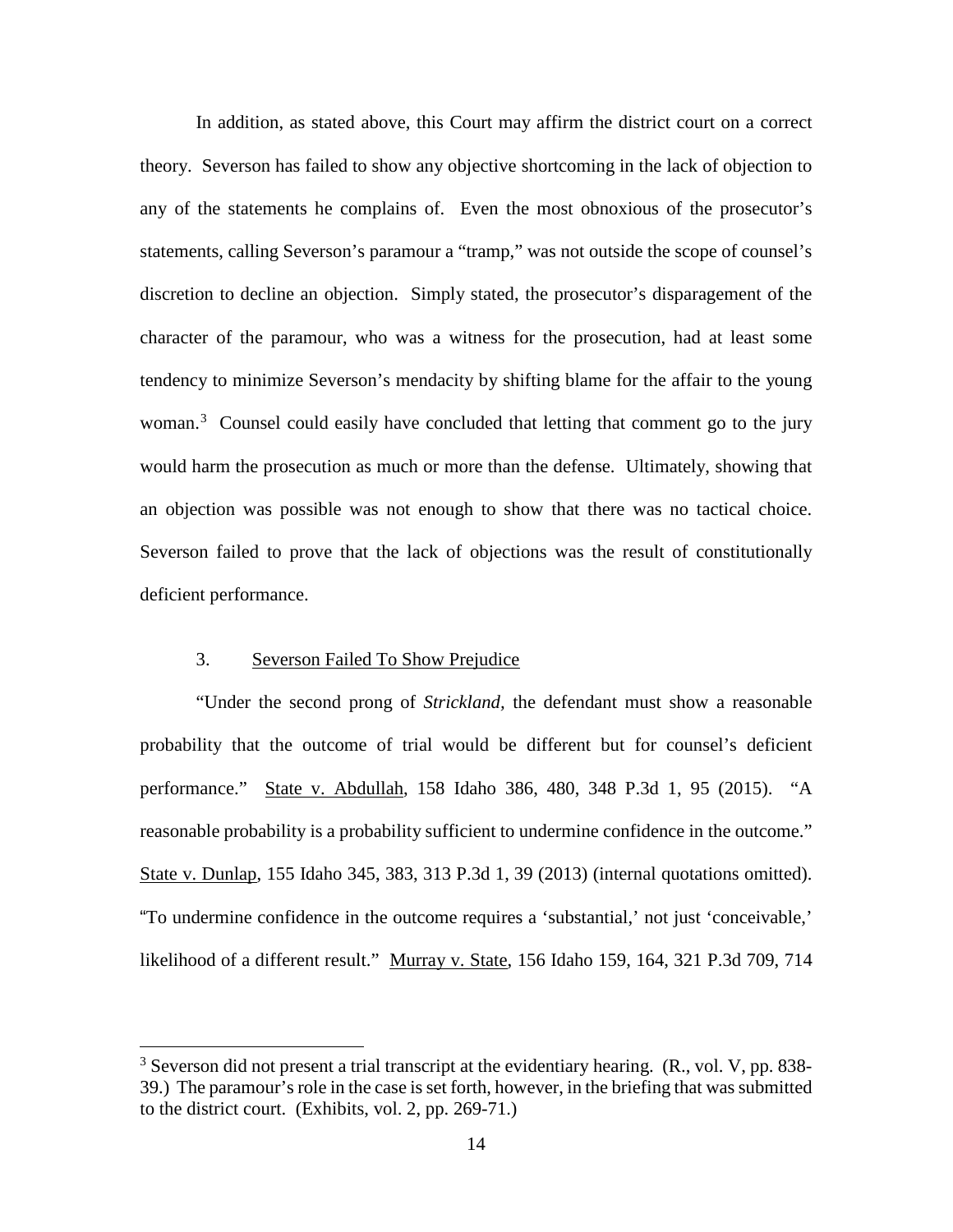(2014) (internal quotations omitted). Severson had the burden of proving prejudice by a preponderance of the evidence. Cook v. State, 157 Idaho 775, 777, 339 P.3d 1179, 1181 (Ct. App. 2014).

Severson claimed his trial counsel was ineffective because he did not object to 18 different statements in closing arguments. As set forth above, a substantial number of those statements were not objectionable. None of them are outside the scope of trial counsel's tactical decisions because they were not proved to be the result of some objective shortcoming. Even if one or more of the statements had been shown to be both objectionable and the lack of an objection the result of an objective shortcoming, Severson failed to prove, by a preponderance of the evidence, a reasonable probability that the outcome of trial would have been different but for the lack of an objection to the prosecutor's closing argument.

In rejecting Severson's claims of fundamental error in the closing arguments on direct appeal, the Idaho Supreme Court relied on three things: First, that it would not give any ambiguous argument by the prosecutor "its most damaging reading," Severson, 147 Idaho at 719, 215 P.3d at 439; second, that the "weight of the evidence against Severson and the numerous limiting instructions issued by the judge" militated against finding prejudice, id. at 721, 215 P.3d at 441; and, third, that otherwise proper arguments made with "crude words" are less prejudicial than other types of improper arguments, id. Although certainly not setting forth a legal standard for evaluating the prejudice prong of an ineffective assistance of counsel claim (which was not then before the Court) these factors are useful for evaluating Severson's proof, or the lack thereof.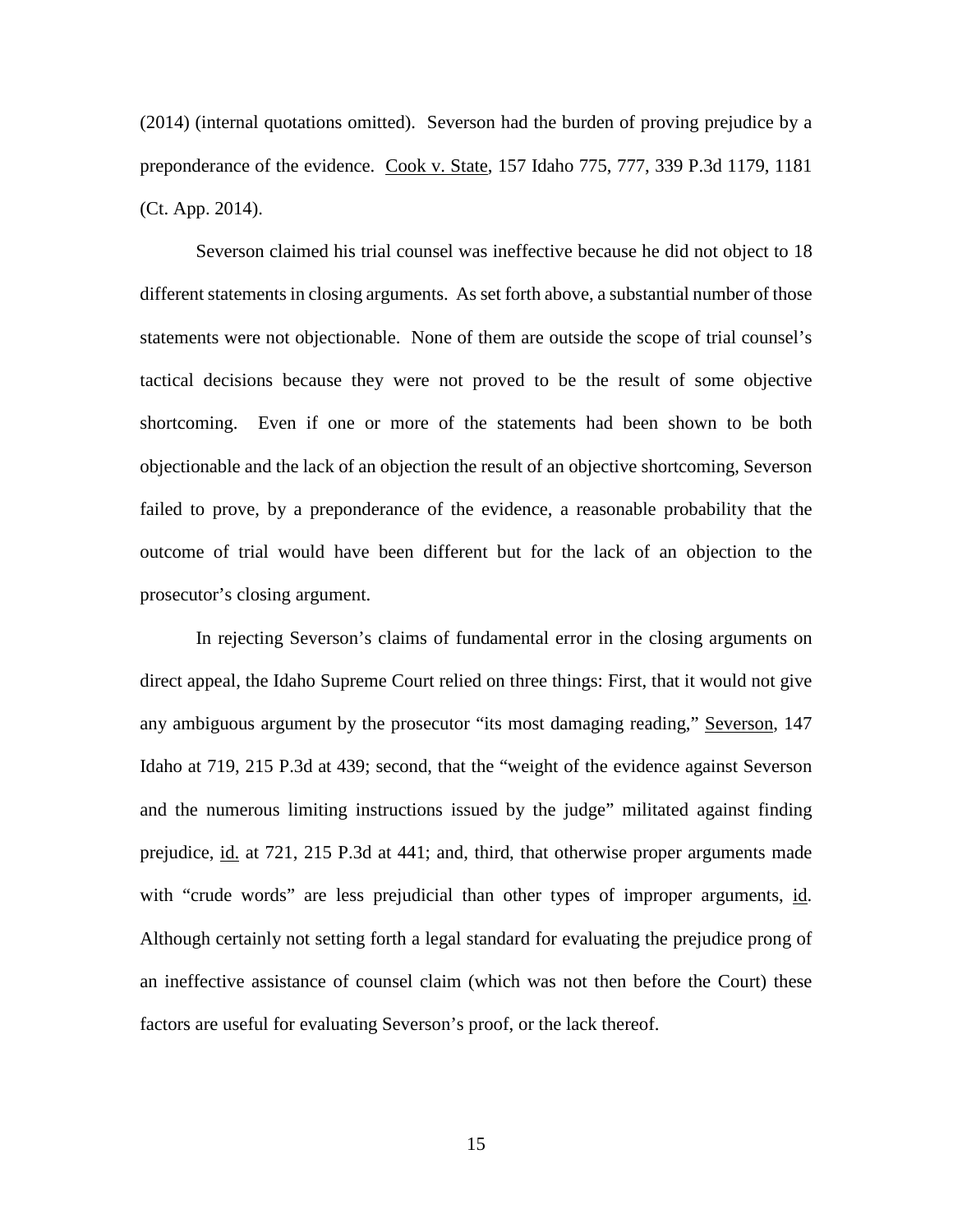These same three factors that showed no fundamental error show no prejudice under the facts of this case. First, many of the statements complained of are, at best, ambiguous in terms of causing prejudice. Indeed, most are proper arguments merely expressed ambiguously or with crude terms. The jury was certainly capable of separating hyperbole and unflattering descriptions from fact.

Second, the jury was assisted in separating argument from evidence by the court's instructions, and the weight of the evidence. Severson failed to present a transcript of the evidentiary portion of the trial to the district court (R., vol. V, pp. 838-39), which shows he did not meet his burden of demonstrating that the weight of the evidence would not have led to the same result at trial despite any objections raised in closing argument. Certainly the synopsis of the evidence in the state's appellate brief (Exhibits, vol. 2, pp. 183-93), supports the Court's determination that the weight of the evidence is contrary to Severson's claim of prejudice.

Finally, the use of crude words that tended to be inflammatory in otherwise proper arguments is minimally prejudicial. Replacing the allegedly inflammatory words with less inflammatory descriptions would not have likely changed the outcome of this trial. The only argument which could not have been corrected merely by choosing better phrasing was the prosecutor's alleged inference of guilt from Severson not testifying. But, as stated above, Severson failed to show that the prosecutor in fact argued for such an inference, much less that the jury likely applied such an inference. Again, the ambiguity of the argument and the instructions of the court made such an inference unlikely. Severson failed to show prejudice from any failure to object to the prosecutor's closing arguments.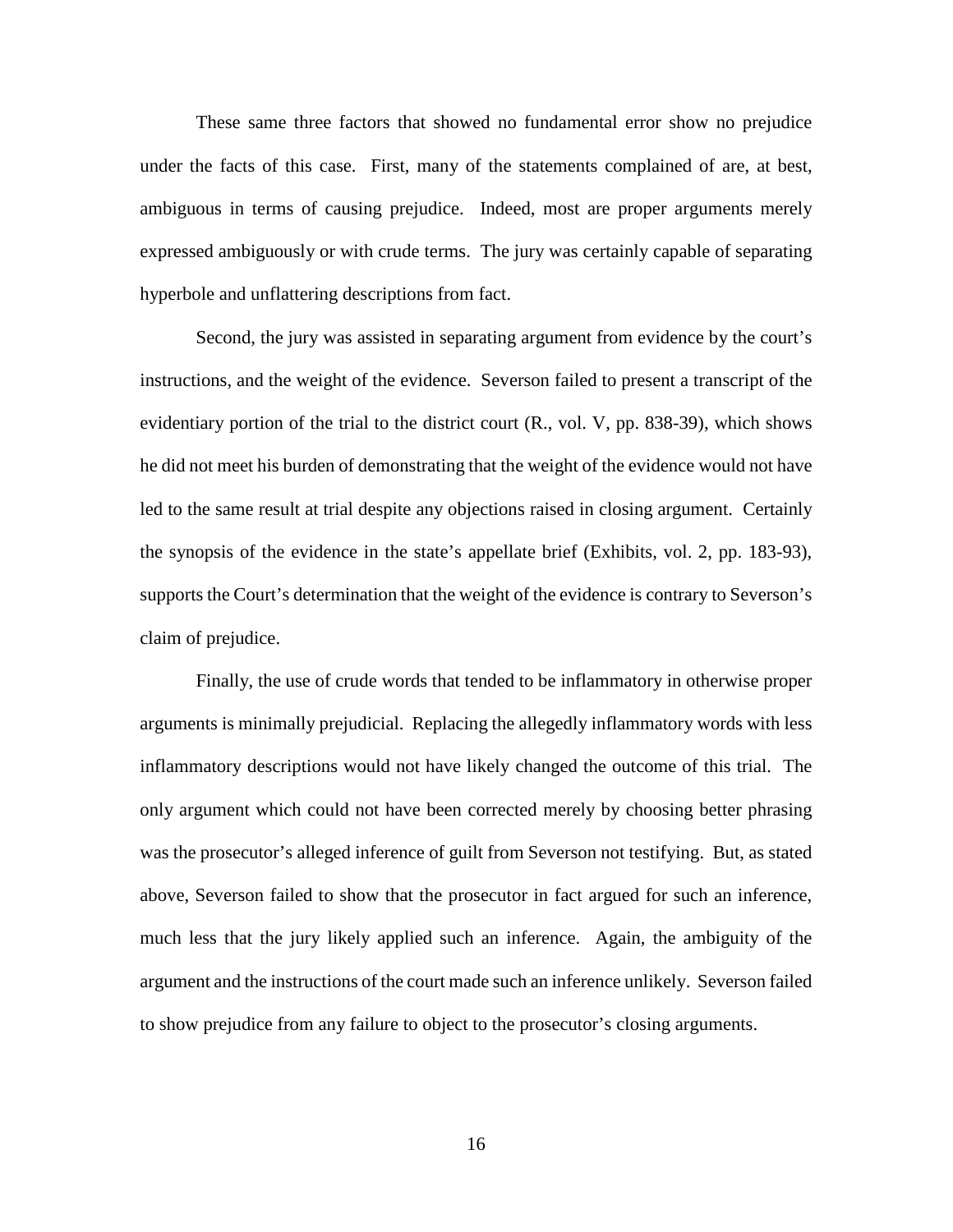#### D. "Cumulative" Ineffective Assistance Of Counsel

Severson argues that his counsel was ineffective for failing to object under the "cumulative error doctrine." (Appellant's brief, p. 23.) He has failed to show how that appellate standard could, or should have, been invoked by trial counsel. Because his argument is lacking in authority for the proposition that "cumulative error" is a proper trial objection, his claim fails. Murray v. State, 156 Idaho 159, 168, 321 P.3d 709, 718 (2014) ("'A party waives an issue cited on appeal if either authority or argument is lacking, not just if both are lacking.'" (quoting State v. Wood, 132 Idaho 88, 94, 967 P.2d 702, 708  $(1998)$ ).

To the extent that Severson is arguing that a series of objectionable arguments, each of themselves tactically ignorable and not prejudicial, could, at some point, require an objection, he has failed to articulate (much less show) what that point was. Indeed, it appears that he is merely arguing that counsel's performance should be reviewed in hindsight, a standard that has been specifically disavowed. State v. Abdullah, 158 Idaho 386, 417-418, 348 P.3d 1, 32-33 (2015) (citing Strickland v. Washington, 466 U.S. 668, 689 (1984)).

To the extent he is arguing that multiple acts of deficient performance, each alone not prejudicial, could cumulatively have called the fairness of the trial into doubt, he has presented no cogent argument. For example, he claims the prosecutor made arguments that could have led to the jury considering his not testifying as evidence of guilt and also made inflammatory arguments regarding Severson's paramour. However, the inflammatory remarks about the paramour did not make it more likely that the jury considered Severson's silence, and the comments allegedly about Severson's silence did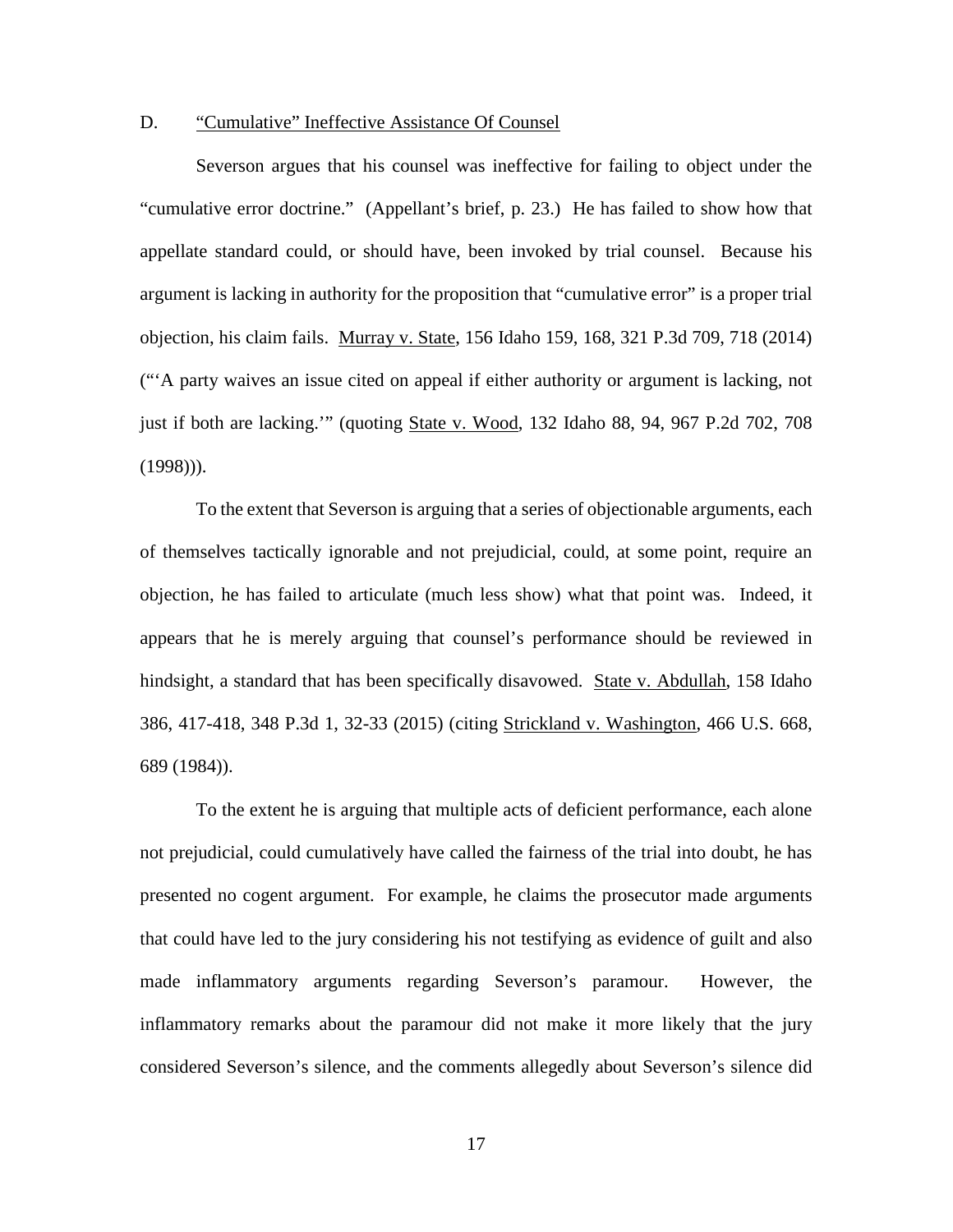not inflame the jury regarding the paramour. The prosecutor's arguments, under Severson's own theories, would have been objectionable on different grounds for different reasons. Severson has failed to articulate, much less show, how the different prejudices that theoretically would have flowed from the different grounds would have cumulated.

Severson's claim of cumulative error should be rejected because it is lacking in authority and cogent argument. If considered on the merits it must be rejected because Severson has failed to show multiple acts of deficient performance or how those alleged deficiencies would have cumulatively prejudiced the trial.

## II. The District Court Lacked Jurisdiction To Consider The New Claims Of Ineffective Assistance Of Appellate Counsel Brought After Remand In The Third Amended Petition

After the district court summarily dismissed some claims and denied others following an evidentiary hearing in this case, Severson appealed. Severson v. State, 159 Idaho 517, 519-20, 363 P.3d 358, 360-61 (2015). The Court reversed some of the summarily dismissed claims of ineffective assistance of counsel, affirmed the summary dismissal of others, and remanded. Id. at 521-23, 363 P.3d at 362-64. After remand, Severson filed a third amended petition for post-conviction relief asserting new claims of "cumulative effect" and ineffective assistance of appellate counsel. (R., vol. III, pp. 510- 12; vol. IV, pp. 514-36.)

 "The general rule is that, on remand, a trial court has authority to take actions it is specifically directed to take, or those which are subsidiary to the actions directed by the appellate court." State v. Hosey, 134 Idaho 883, 886, 11 P.3d 1101, 1104 (2000). Here the case was finally concluded, following an evidentiary hearing, before the first appeal. All of Severson's claims were addressed on appeal, the denial or dismissal of most of them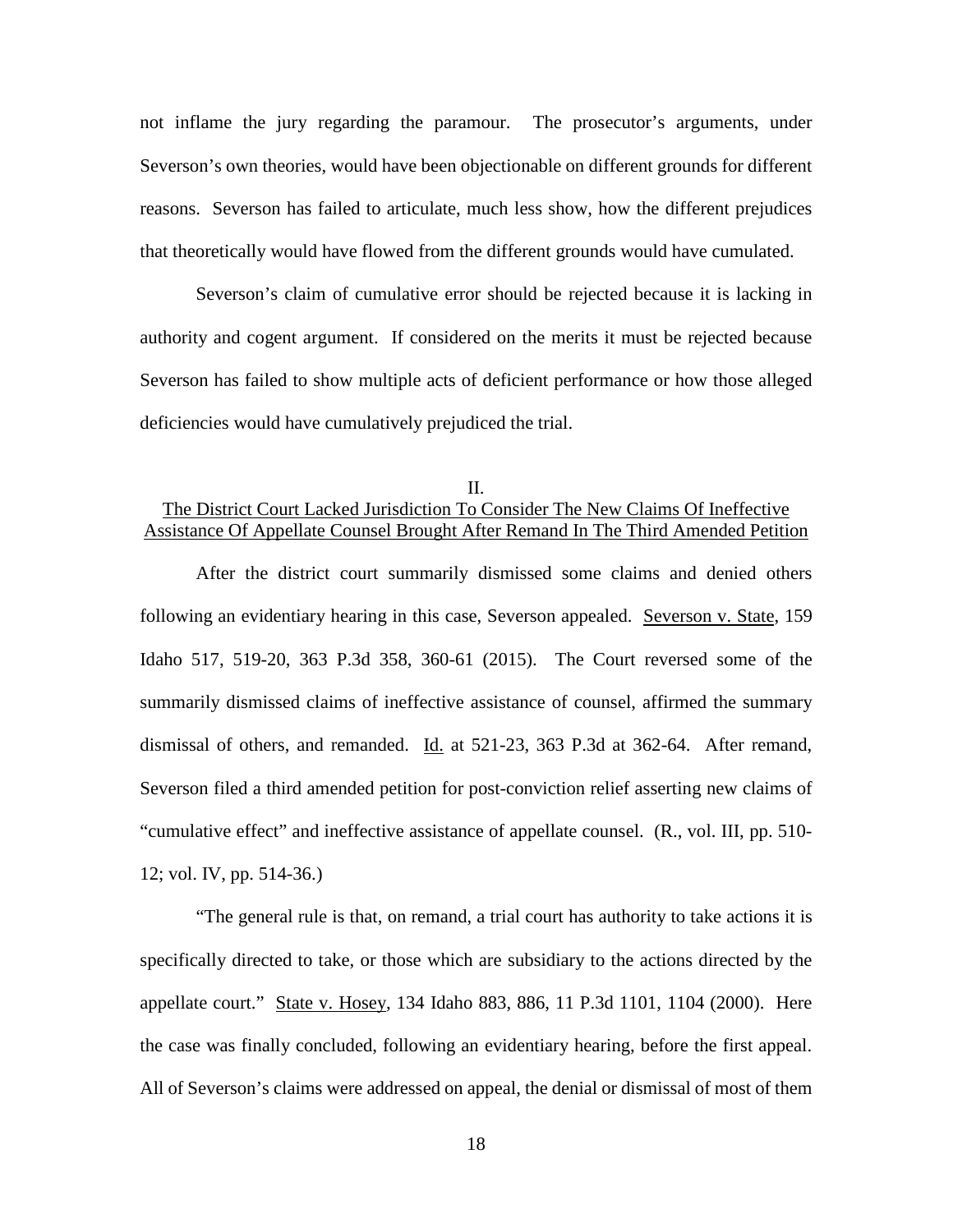affirmed, and the district court reversed as to a small number of them, which were remanded to the district court for further proceedings. The district court lacked jurisdiction to consider new claims of ineffective assistance of appellate counsel, raised for the first time after final judgment and after reversal and remand on an appeal of that judgment.

## III. Severson Failed To Show Error In The Denial Of His Claims Of Ineffective Assistance Of Appellate Counsel

#### A. Introduction

The district court concluded that it was deficient performance by appellate counsel to not raise or include claims of fundamental error—related to (1) the prosecutor's statements that he thought Dr. Dawson was credible, (2) that the paramour was "the ripe old age of 21," and (3) that witnesses thought Severson's paramour looked young enough to be Severson's daughter—but that Severson had demonstrated no prejudice. (R., vol. V, pp. 866-68.) The district court also found deficient performance but no prejudice in appellate counsel's failure to support some arguments with authority. (R., vol. V, pp. 868- 69.) Severson contends the district court erred. (Appellant's brief, pp. 25-26.) Application of the relevant legal standards shows this argument to be without merit.

#### B. Standard Of Review

When the district court conducts an evidentiary hearing and enters findings of fact and conclusions of law, an appellate court will disturb the findings of fact only if they are clearly erroneous, but will freely review the conclusions of law drawn by the district court from those facts. Mitchell v. State, 132 Idaho 274, 276-77, 971 P.2d 727, 729-730 (1998). The credibility of the witnesses, the weight to be given to their testimony, and the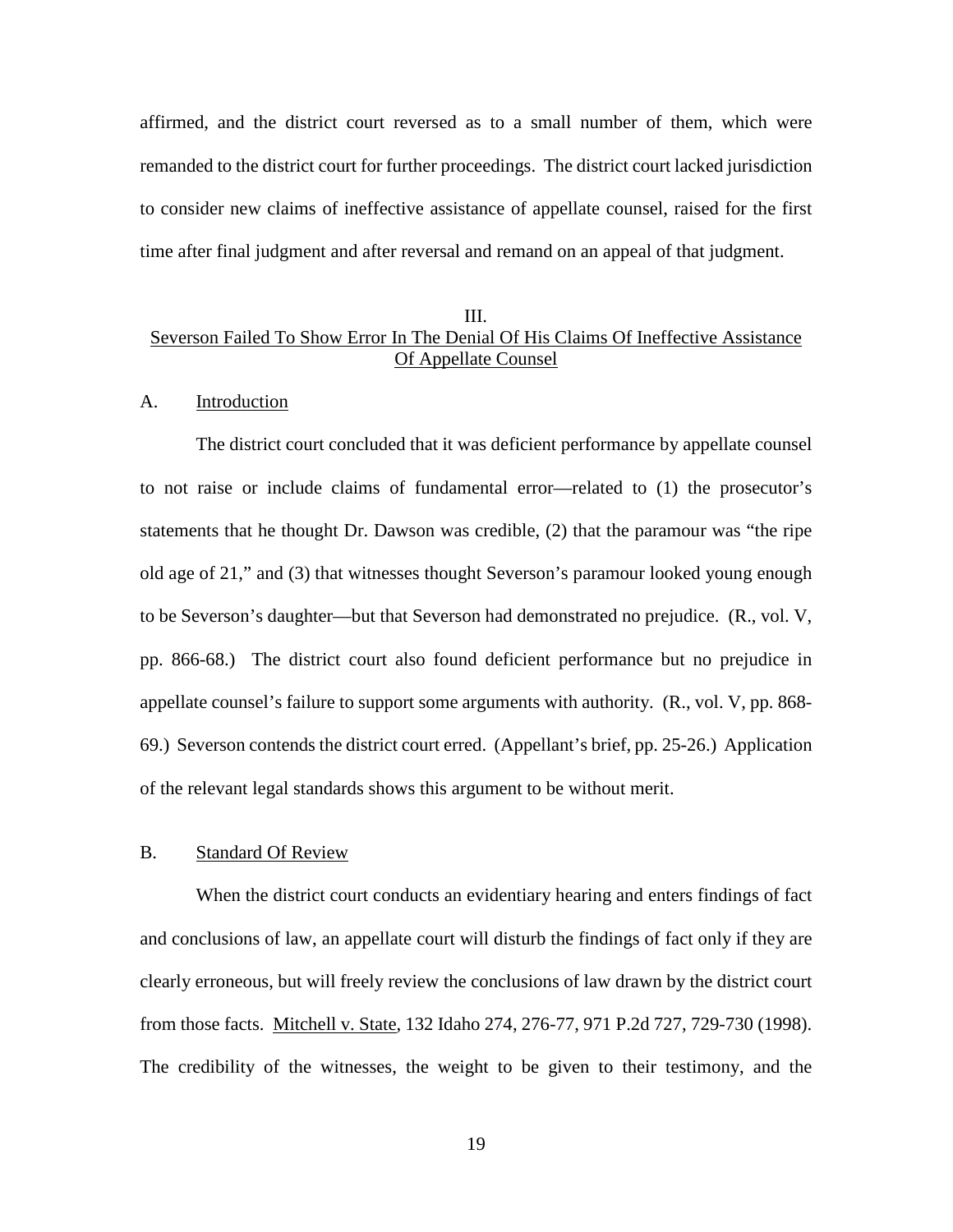inferences to be drawn from the evidence are all matters solely within the province of the district court. Peterson v. State, 139 Idaho 95, 97, 73 P.3d 108, 110 (Ct. App. 2003). A trial court's decision that a post-conviction petitioner has not met his burden of proof is entitled to great weight. Sanders v. State, 117 Idaho 939, 940, 792 P.2d 964, 965 (Ct. App. 1990).

## C. The District Court Correctly Rejected Severson's Claim Of Ineffective Assistance Of Appellate Counsel For Not Raising Additional Claims Of Fundamental Error

The two-prong Strickland test for ineffective assistance of trial counsel also applies to claims of ineffective assistance of appellate counsel. Baxter v. State, 149 Idaho 859, 243 P.3d 675 (Ct. App. 2010) (citing Mintun v. State, 144 Idaho 656, 661, 168 P.3d 40, 45 (Ct. App. 2007)). In order to establish ineffective assistance of appellate counsel, a petitioner has the burden of proving that his counsel's representation on appeal was deficient and that the deficiency was prejudicial. Evitts v. Lucey, 469 U.S. 387 (1985); Mitchell v. State, 132 Idaho 274, 276, 971 P.2d 727, 729 (1998). Even if a defendant requests that certain issues be raised on appeal, appellate counsel has no constitutional obligation to raise every non-frivolous issue requested by the defendant. Jones v. Barnes, 463 U.S. 745, 751-53 (1983); Aragon v. State, 114 Idaho 758, 765, 760 P.2d 1174, 1181 (1988) (citing Jones, 463 U.S. at 751-754). As explained by the United States Supreme Court, "[e]xperienced advocates since time beyond memory have emphasized the importance of winnowing out weaker arguments on appeal and focusing on one central issue if possible, or at most on a few key issues." Jones, 463 U.S. at 752. The relevant inquiry is whether there is a reasonable probability that, but for counsel's errors, the defendant would have prevailed on appeal. Smith v. Robbins, 528 U.S. 259, 285 (2000);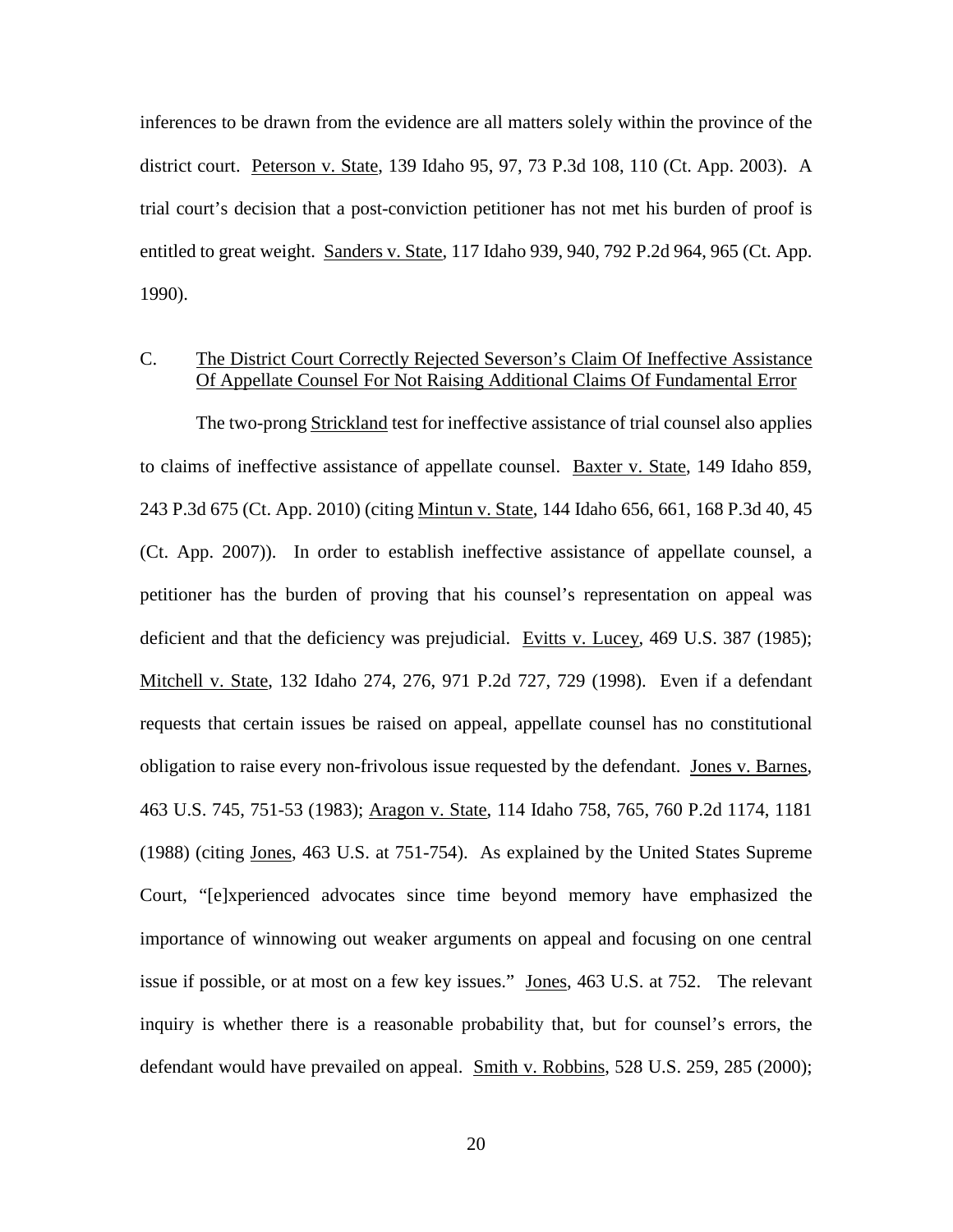Schoger v. State, 148 Idaho 622, 629, 226 P.3d 1269, 1276 (2010) (citing State v. Payne, 146 Idaho 548, 561, 199 P.3d 123, 136 (2008)).

The district court concluded that three statements by the prosecutor were objectionable but not raised as claims of fundamental error on appeal: the statement "I think" Dr. Dawson was "a very credible individual, with nothing to lose in this matter"; asking the jury to not hold the statement in opening argument that the paramour was 19 (rather than 21) against the state; and commenting that people who saw Severson with his paramour mistakenly assumed she was his daughter. (R., vol. V, p. 867.) For the reasons stated above (*supra*, pp. 9-10), these arguments were not fundamental error, and therefore Severson's claims fail on both prongs of the *Strickland* test.<sup>[4](#page--1-1)</sup>

## D. The District Court Correctly Rejected Severson's Claim Of Ineffective Assistance Of Counsel For Not Citing Authority On Certain Arguments

The district court found deficient performance, but not prejudice, in appellate counsel's failure to cite authority in favor of the argument that the prosecutor's statement that Mary Severson, the victim, was innocent and did not have to die, and that Severson was motivated by lust and greed and believed Mary was fat. (R., vol. V, pp. 868-69.) For the reasons stated above (*supra* pp. 10, 13) Severson has failed to show prejudice.

 $\overline{a}$ 

 $4$  The district court rejected Severson's claim on the prejudice prong only. (R., vol. V, pp. 867-68.) As set forth above, this Court may affirm on the correct application of the law to the facts to the deficient performance prong.